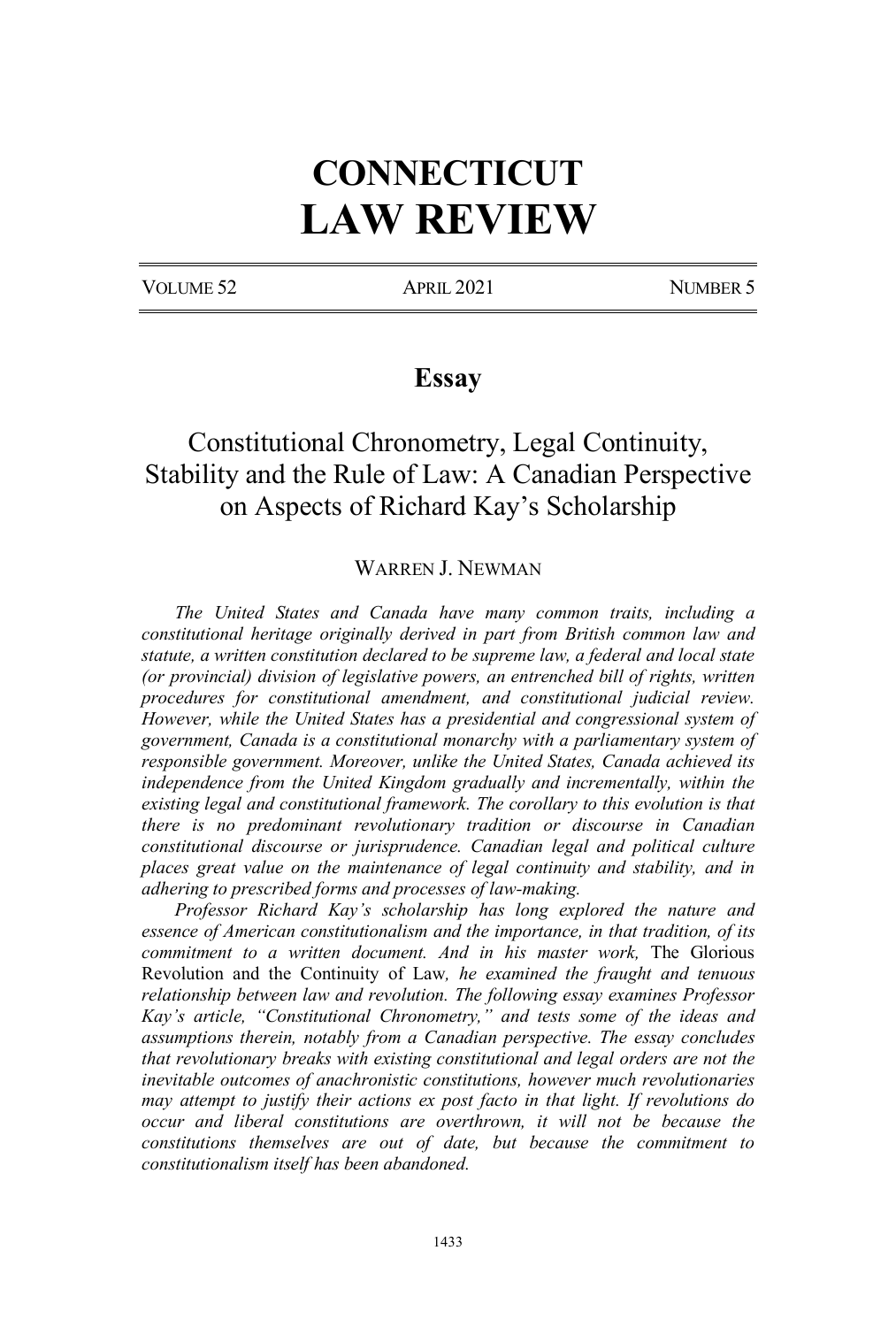### **ESSAY CONTENTS**

| I. CANADA AND THE UNITED STATES: POINTS OF<br>CONSTITUTIONAL CONVERGENCE AND DIVERGENCE1436   |  |
|-----------------------------------------------------------------------------------------------|--|
| II. NO PREDOMINANT REVOLUTIONARY TRADITION IN<br>CANADIAN CONSTITUTIONAL DISCOURSE OR         |  |
| <b>III. RICHARD KAY'S CONSTITUTIONAL CHRONONOMY</b> 1441                                      |  |
| IV. CONSTITUTIONAL AND REVOLUTIONARY CHANGE 1447                                              |  |
| V. CONSTITUTIONAL CHRONOMETRY AND THE FUTURE REACH<br>OF COMPARATIVE CONSTITUTIONAL LAW  1449 |  |

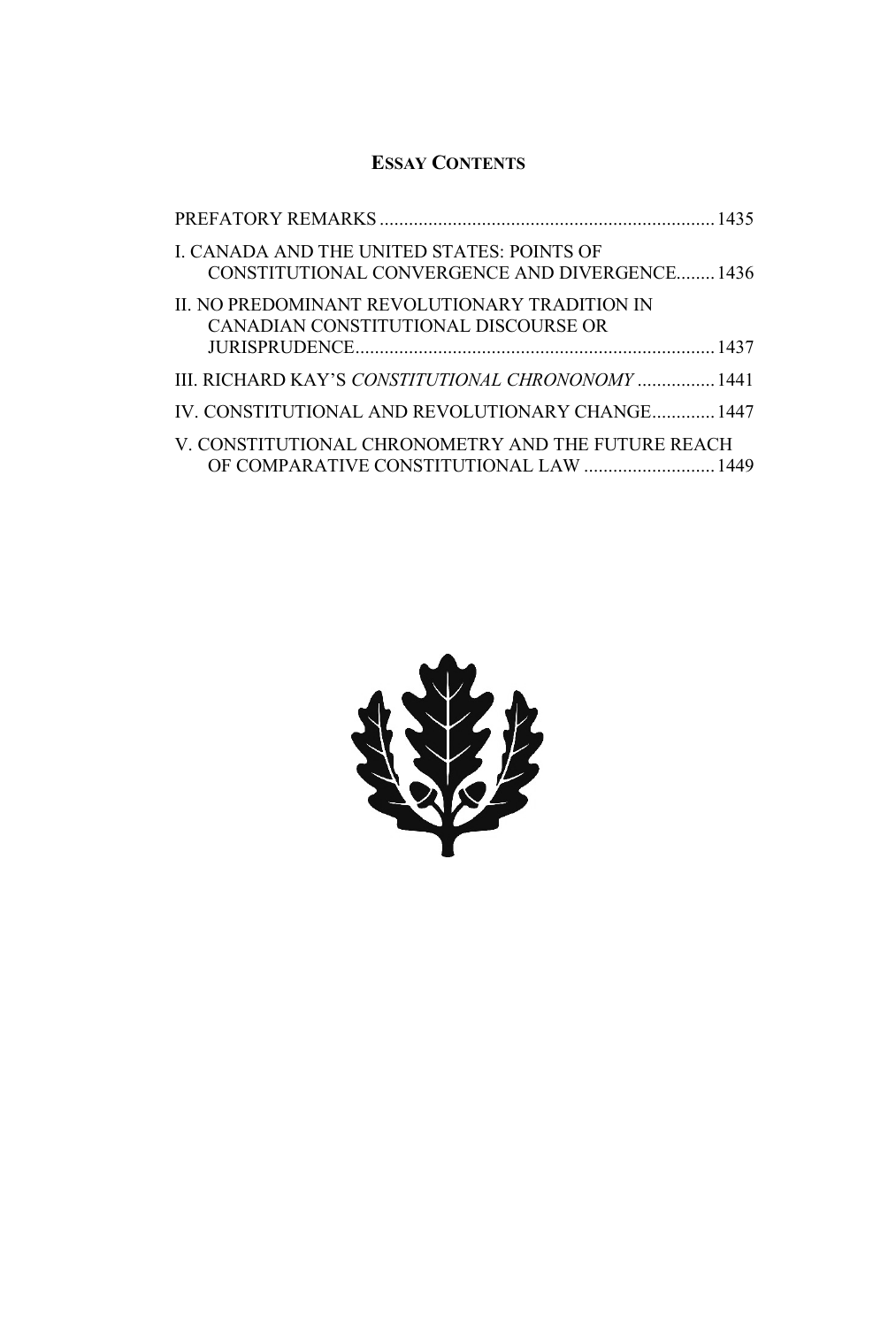# Constitutional Chronometry, Legal Continuity, Stability and the Rule of Law: A Canadian Perspective on Aspects of Richard Kay's Scholarship

#### WARREN J. NEWMAN<sup>\*</sup>

#### PREFATORY REMARKS

I was honored and delighted to have taken part in the symposium at the University of Connecticut dedicated to the constitutional ideas of Professor Richard Kay. It has been a signal privilege and pleasure to know Rick Kay and his work for more than twenty years, in both my professional capacity as a constitutional lawyer with the Department of Justice of Canada, and in my academic capacity as a part-time professor at several Canadian law schools. Professor Kay's careful and profound scholarship, and his elegant and precise writing style, have been a constant and ready source of inspiration. My students in comparative constitutional law have particularly benefitted, over the years, from his masterful chapter on American constitutionalism in Larry Alexander's excellent collection on the philosophical foundations of constitutionalism, published by Cambridge University Press.<sup>1</sup>

Much of my own work and academic pursuits over the past forty years have involved existential questions relating to constitutionalism and the rule of law, legal stability and continuity, and constitutional change. In 1985 in the *Manitoba Language Rights Reference*, the Supreme Court of Canada struck down as invalid 90 years of laws enacted by the Legislature of the Canadian province of Manitoba, for want of compliance with a constitutional manner-and-form requirement going to the enactment of legislation.2 In the *Quebec Secession Reference* in 1998, the Supreme Court had to determine whether the law of the Constitution of Canada

 <sup>\*</sup> B.A., B.C.L., LL.B. (McGill), LL.M. (Osgoode), Ph.D. (Queen's), Ad. E.; Senior General Counsel, Constitutional, Administrative and International Law Section, Department of Justice of Canada. This Paper is offered purely in this author's academic capacity and the views expressed herein do not bind the Department or the Government of Canada.

<sup>1</sup> Richard S. Kay, *American Constitutionalism*, *in* CONSTITUTIONALISM: PHILOSOPHICAL FOUNDATIONS 16–50 (Larry Alexander ed., 1998).

<sup>2</sup> Reference re Manitoba Language Rights, [1985] 1 S.C.R. 721, 746 (Can.). On the reference mechanism in Canada, see Warren J. Newman, *Standing to Raise Constitutional Issues in Canada*, *in* STANDING TO RAISE CONSTITUTIONAL ISSUES: COMPARATIVE PERSPECTIVES 203–07 (Richard S. Kay ed., 2005); CARISSIMA MATHEN, COURTS WITHOUT CASES: THE LAW AND POLITICS OF ADVISORY OPINIONS 45–47, 58–59 (2019).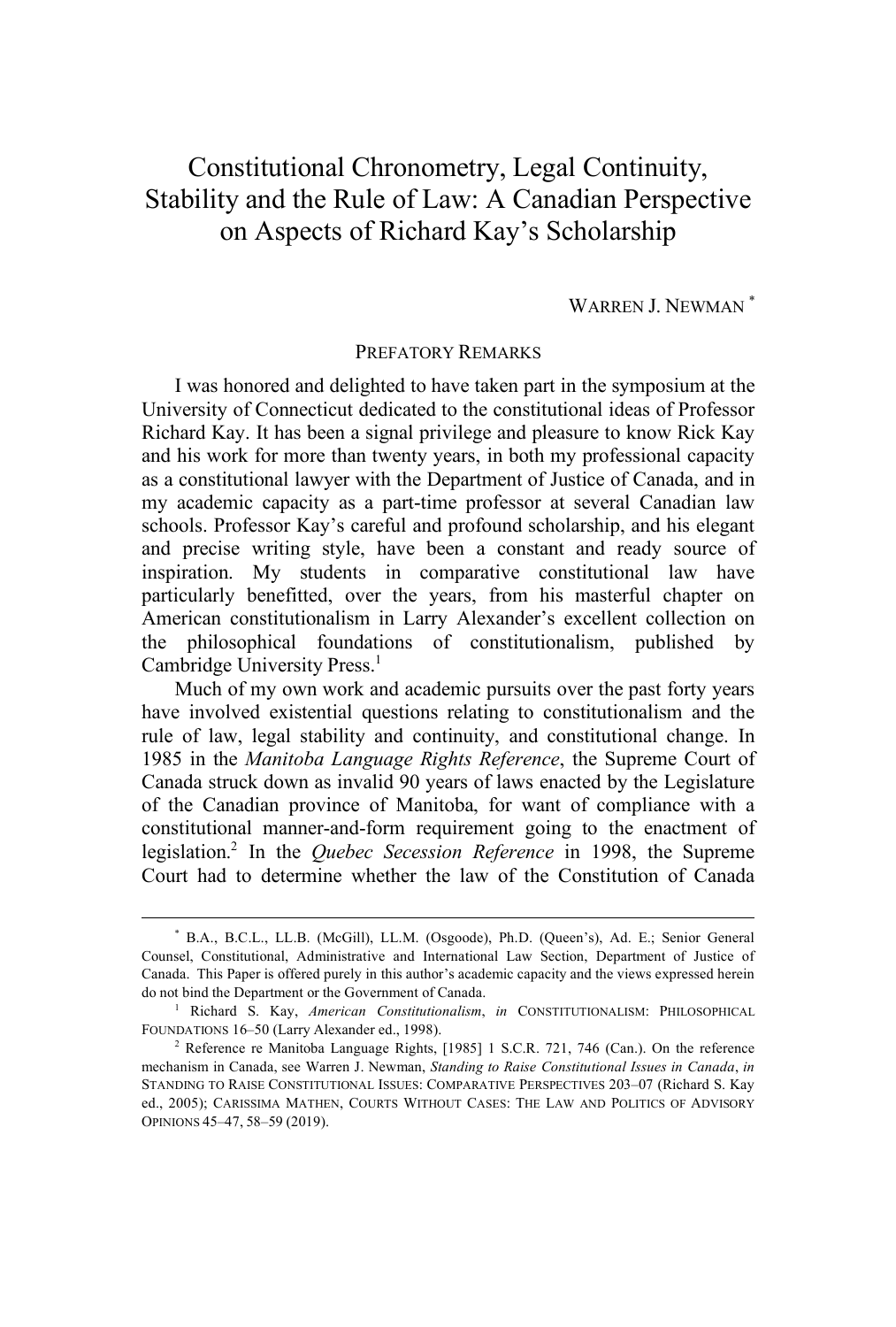applied to the secession of the province of Quebec from Canada, such that for secession to be lawful, a constitutional amendment would be required.<sup>3</sup> More recently, in the *Senate Reform Reference*, the Court had to determine whether proposed legislative measures to alter aspects of the upper house of the Parliament of Canada were in fact constitutional amendments going to the fundamental features and institutional design of the Senate, and thus subject to the Constitution's complex and stringent multilateral procedures.<sup>4</sup>

I appeared before the Supreme Court as one of counsel in each of these references. It should come as no surprise, then, that Richard Kay's writings have often been much on my mind when it comes to the theory and practice of constitutional law in Canada, and the elucidation of ideas and principles associated with constitutionalism and the rule of law in liberal democratic federations like ours.

#### I. CANADA AND THE UNITED STATES: POINTS OF CONSTITUTIONAL CONVERGENCE AND DIVERGENCE

The constitutional frameworks and legal systems of Canada and the United States share much in their design and traditions. We both have a British common-law constitutional heritage that we like to trace back romantically to the English *Bill of Rights* of 1689 or indeed, the *Magna Carta* of 1215. We each possess a written document—or in in the Canadian case, a compendious list of Acts and instruments—declared by the Constitution itself to be the "supreme law" of the land, with a federal division of legislative powers between central and local legislatures, an entrenched bill of rights, and express legal procedures for constitutional amendment. Americans have Article V of the Constitution of the United States; Canadians have Part V of the *Constitution Act, 1982*. The Acts of Congress and Parliament and of state and provincial legislatures are, generally speaking, subject to constitutional judicial review; the doctrine of the separation of executive, legislative, and judicial powers (still, in some ways, an emerging doctrine in Canada) is also always in play. Moreover, generally speaking, with controversial and debatable exceptions, we share an abiding commitment to judicial independence and the rule of law. These are some, but by no means all, of the features common to our two constitutions.

However, our countries are also constitutionally distinct in other important respects. Unlike the United States, which is a republic with a presidential and congressional system of government, Canada is a constitutional monarchy with a parliamentary system of representative and

 <sup>3</sup> Reference re Secession of Quebec, [1998] 2 S.C.R. 217, 218 (Can.).

<sup>4</sup> Reference re Senate Reform, [2014] 1 S.C.R. 704, 709–10.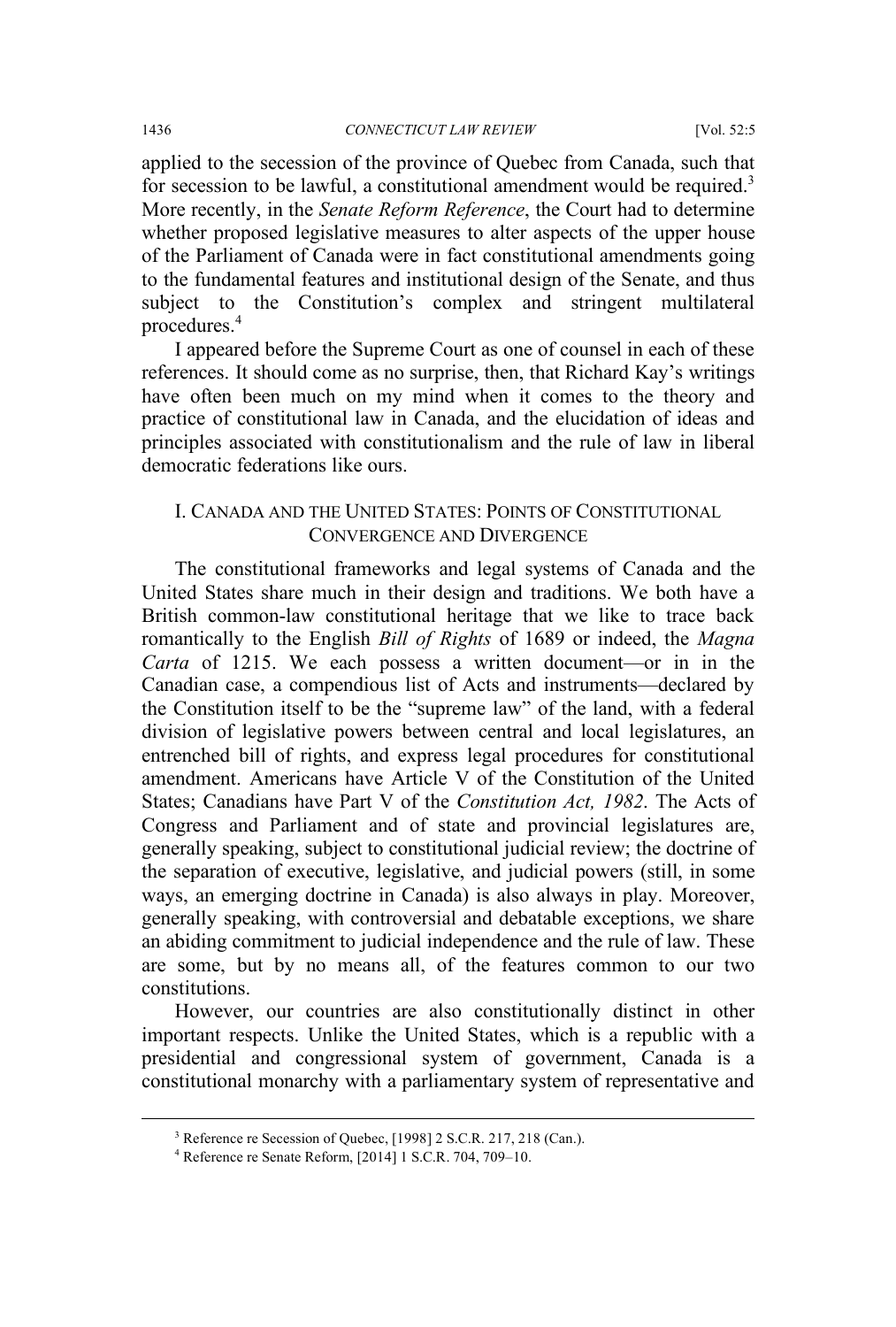responsible government. Moreover, although the Dominion of Canada established in 1867 in what was then known as British North America has become as much a sovereign and independent state as the great republic whose independence was declared in 1776, Canada achieved its independence incrementally over a comparatively long period. This independence was legally accomplished through the *Statute of Westminster, 1931* and the *Canada Act 1982*, statutes enacted originally by the United Kingdom Parliament, but which are now part of the law of the Constitution of Canada in a domestic and internal sense.<sup>5</sup>

#### II. NO PREDOMINANT REVOLUTIONARY TRADITION IN CANADIAN CONSTITUTIONAL DISCOURSE OR JURISPRUDENCE

A corollary to this is that Canada has had no revolutionary act or moment at the core of its founding, and thus no strong revolutionary tradition or predominant current in its constitutional discourse and legal theory. It is a truism oft repeated that Canadians and Canadian political institutions favor, in the main, evolution over revolution. American constitutional thinkers, on the other hand, have had to explain the Declaration of Independence, the Articles of Confederation, and ultimately, the establishment of the Constitution of the United States in ways which plausibly and coherently account for the break with the old legal order and which celebrate the undoubted virtues of new beginnings and new constitutional moments.

Many American scholars perhaps naturally tend to see legal (and illegal) revolutions occurring where most of their Canadian counterparts will only want to sustain, where possible, legal stability and continuity. This is probably, of course, a gross generalization, but it is put this way to make an important point. Canadian constitutionalism, particularly legal constitutionalism, abhors revolution as a means by which to achieve fundamental political change. This is not to deny the existence or current legitimacy of many states that have achieved their sovereignty through unilateral declarations of independence and similar forms of regime change resulting in legal discontinuity, but it is to affirm that this has not been the Canadian tradition.

Constitutional Law Professor Emeritus Stephen Scott of McGill University, in his written brief to the Supreme Court in the aforementioned *Manitoba Language Rights Reference*, put it eloquently in dealing with the potential resort, in that instance, to doctrines such as state necessity and the resort to *de facto* authority (notably as invoked in some of the American civil war cases):

 <sup>5</sup> Statute of Westminster, 1931, 22 Geo. V c. 4 (UK); Canada Act 1982, c. 11 (UK), *reprinted in* R.S.C. 1985 (Can.); Constitution Act, 1867, c. 3 (UK), *reprinted in* R.S.C. 1985 (Can.).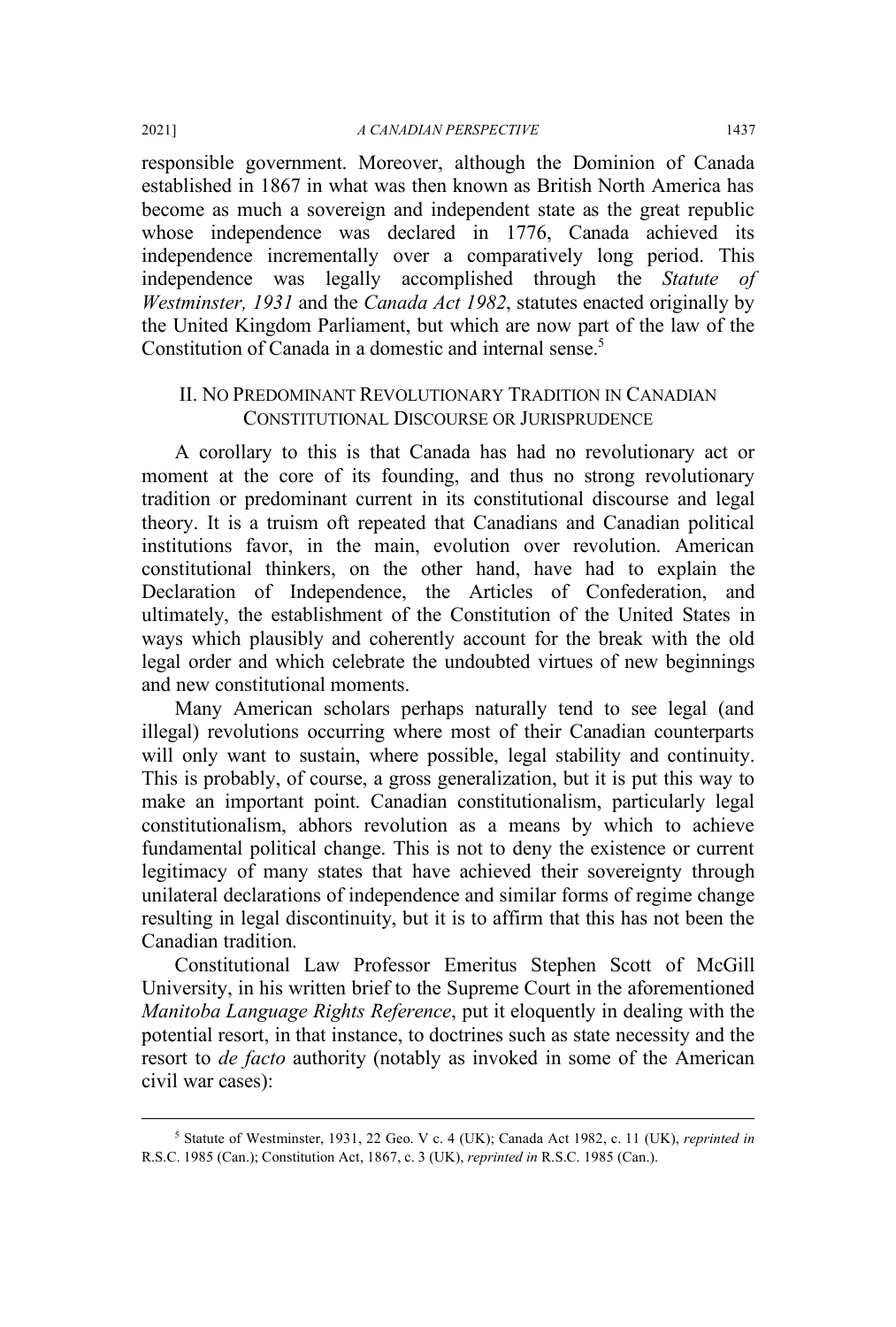Anglo-Canadian public law is deeply legitimist—which is another way of saying, deeply committed to constitutionalism. *Law must be made according to law—and not otherwise* . . . .

Doctrines of state necessity, public convenience, and *de facto* authority are means of escape from the discipline of the principles of legality. They are confessions of the failure of the legal system, not marks of its success . . . . They carry temptations for the political authorities, and correlative dangers for the legal system and the rule of law. They must not be the *first* resort, but the *last*; and *then only to the extent strictly necessary*. 6

Professor Scott continued inexorably in his argument towards a broader, but equally profound, observation:

Nor should every substantial illegality be excused on the basis that a revolution has occurred, and a legal order commenced, whereunder the Court is acting. Rather the Courts must maintain the continuity of the legal order from the earliest possible date. *Every fundamental legal discontinuity—every new revolutionary commencement represents a successful and profound attack on constitutionalism itself, and a trauma for the legal system.*<sup>7</sup>

In the *Manitoba Language Rights Reference*, the Supreme Court did not shrink from the consequences of its decision to invalidate ninety years of Manitoba laws for want of compliance with the manner-and-form requirements of law-making prescribed by the Constitution of Canada.<sup>8</sup> The unconstitutional statutes were declared to be "of no force or effect" pursuant to section 23 of the *Manitoba Act, 1870* and the supremacy clause in section 52 of the *Constitution Act, 1982*. <sup>9</sup> That declaration was consistent with the principles of constitutionalism and the rule of law. However, "because of the Manitoba Legislature's persistent violation of the constitutional dictates of the *Manitoba Act, 1870*," the Province of Manitoba was, the Court also recognized, "in a state of emergency."<sup>10</sup> The Court canvassed analogous cases on state necessity but was careful to further the application of the principle of the rule of law in deeming

<sup>9</sup> *Id.*

 <sup>6</sup> Stephen A. Scott, factum filed on behalf of Alliance Québec, in the Supreme Court of Canada, on May 25, 1984, in *Reference re Manitoba Language Rights*, [1985] 1 S.C.R. 721 (emphasis in original paras. 48, 57) (parenthetical numbering of points internal to para. 57 removed).

<sup>7</sup> *Id.* para. 61.

<sup>8</sup> *Reference re Manitoba Language Rights*, [1985] 1 S.C.R. at 723.

<sup>10</sup> *Id.* at 766.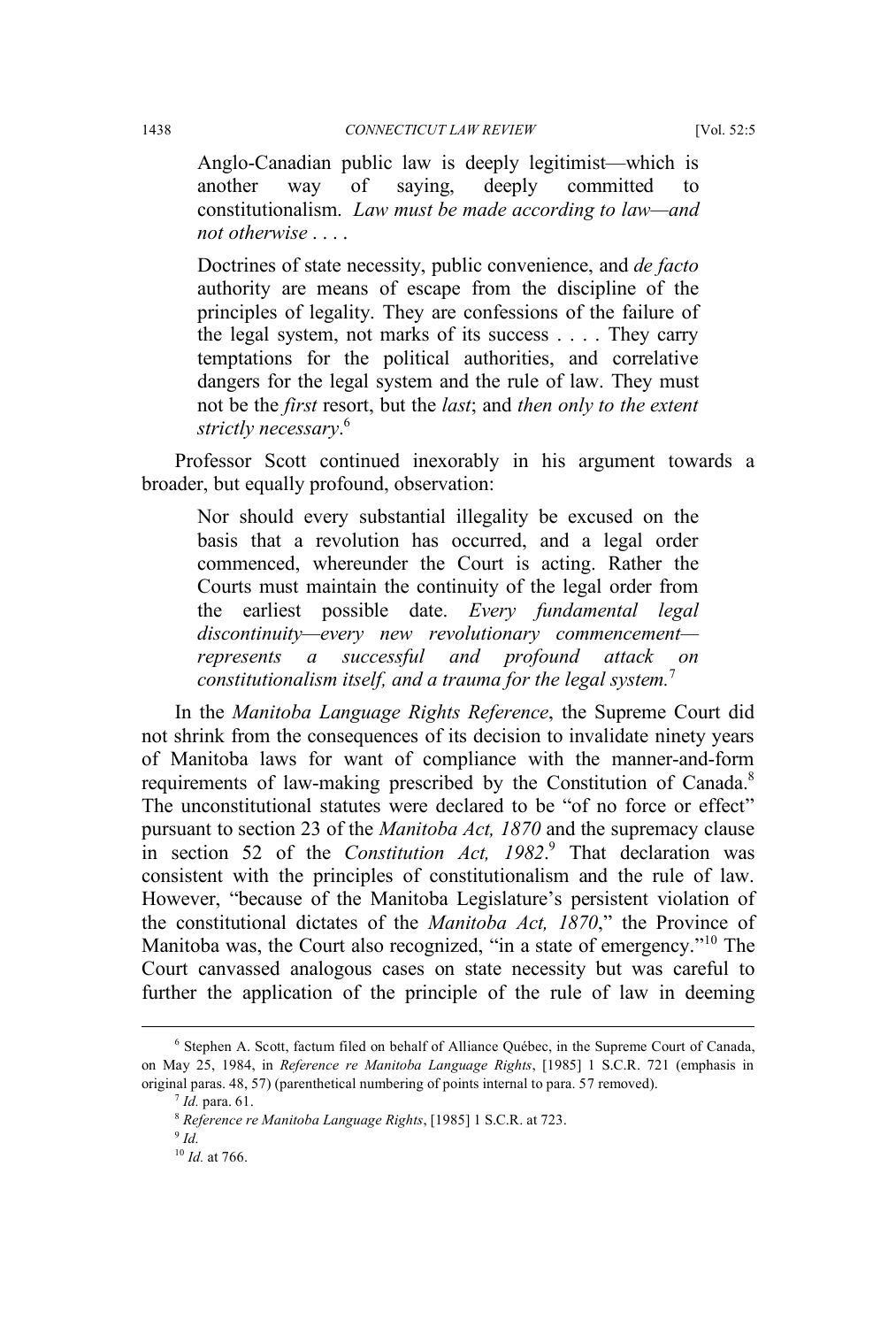Manitoba laws valid and effective for the "minimum period of time necessary for translation, re-enactment, printing and publishing of these  $laws$ <sup>"11</sup>

In the *Quebec Secession Reference*, the Supreme Court noted that the *Constitution Act, 1867*'s mention, in its preamble, of Canada having "a Constitution similar in Principle to that of the United Kingdom" had emphasized "the continuity of constitutional principles, including democratic institutions and the rule of law; and the continuity of the exercise of sovereign power transferred from Westminster to the federal and provincial capitals of Canada."<sup>12</sup> The Court went on to observe that "Canada's evolution from colony to fully independent state was gradual" and that "Canada's independence from Britain was achieved through legal and political evolution with an adherence to the rule of law and stability."<sup>13</sup> The *Statute of Westminster, 1931*, had "confirmed in law what had earlier been confirmed in fact by the Balfour Declaration of 1926, namely, that Canada was an independent country."14 The proclamation of the *Constitution Act, 1982* had "removed the last vestige of British authority over the Canadian Constitution":

Legal continuity, which requires an orderly transfer of authority, necessitated that the 1982 amendments be made by the Westminster Parliament, but the legitimacy as distinguished from the formal legality of the amendments derived from political decisions taken in Canada within a legal framework which this Court, in the *Patriation Reference*, had ruled was in accordance with our Constitution.<sup>15</sup>

In the *Secession Reference*, the Supreme Court refused to entertain arguments proffered by certain academics at the time that the secession of a province of Canada would be beyond the contemplation of the existing constitutional order and thus would be an entirely political and extralegal, or supraconstitutional, phenomenon. Rather, the Court held that although the Constitution's amending procedures were silent on the subject of secession, that did not mean that the legal aspects of secession were beyond their reach.<sup>16</sup> "Secession," the Court stated, "is a legal act as much

 $11$  *Id.* at 768.

<sup>&</sup>lt;sup>12</sup> Reference re Secession of Quebec, [1998] 2 S.C.R. 217, 245, para. 44 (Can.).

<sup>13</sup> *Id.* at 246, para. 46. 14 *Id.* 

<sup>&</sup>lt;sup>15</sup> *Id.* at 246–47, paras. 46–48 ("We think it apparent from even this brief historical review that the evolution of our constitutional arrangements has been characterized by adherence to the rule of law, respect for democratic institutions, the accommodation of minorities, insistence that governments adhere to constitutional conduct and a desire for continuity and stability.").

<sup>16</sup> *Reference re Secession of Quebec*, [1998] 2 S.C.R. at 235.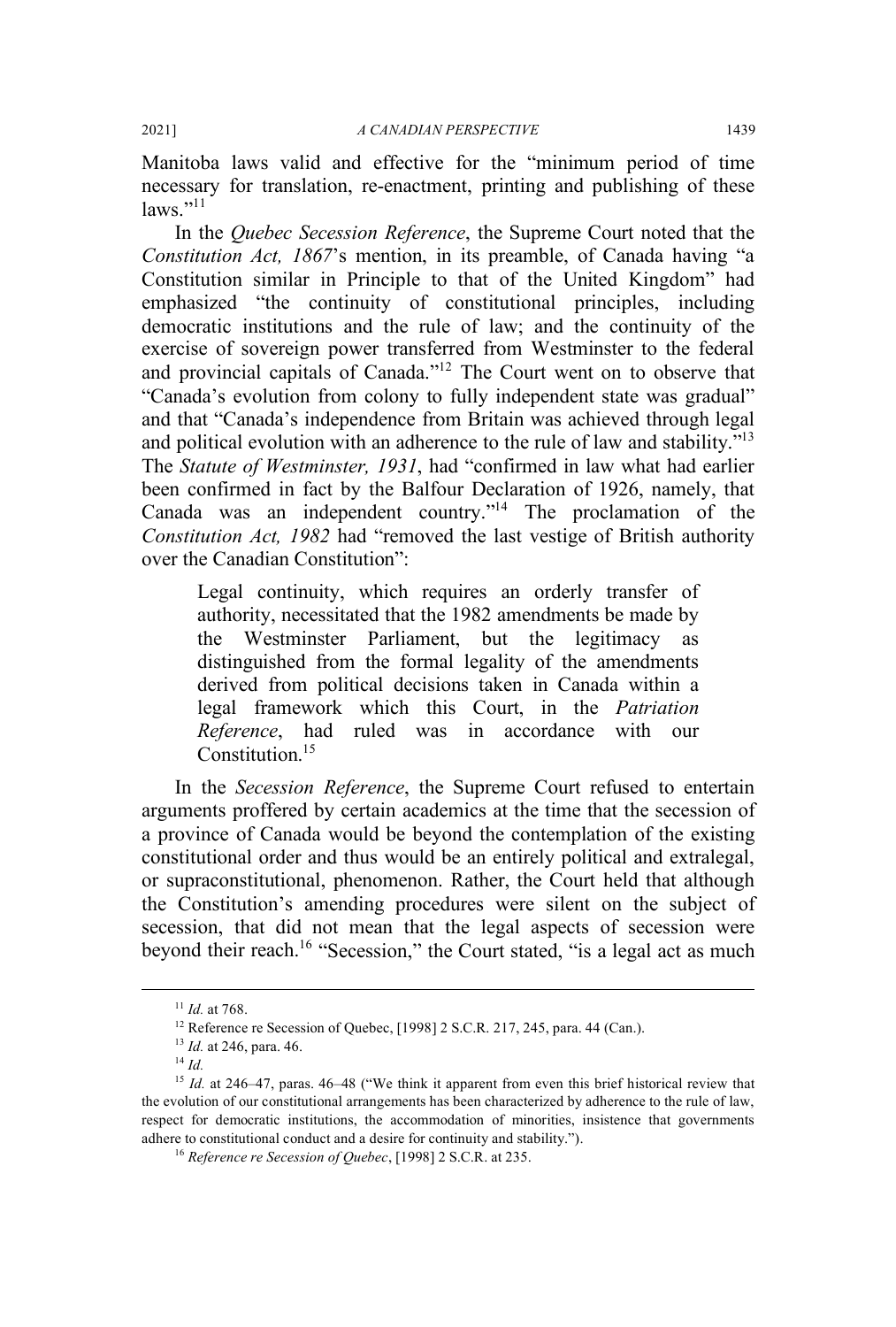as a political one," and "the legality of unilateral secession must be evaluated, at least in the first instance, from the perspective of the domestic legal order of the state from which the unit seeks to withdraw."17 "The secession of a province from Canada," the Court held, "must be considered, in legal terms, to require an amendment to the Constitution," because "an act of secession would purport to alter the governance of Canadian territory in a manner which undoubtedly is inconsistent with our current constitutional arrangements."18 The fact that the changes would be "profound," and potentially "radical and extensive," did "not negate their nature as amendments to the Constitution of Canada."19

The Supreme Court also rejected the idea of a constitutional principle of effectivity, akin to the doctrine of necessity, which had been urged upon it by the *amicus curiae* in the Reference.

In our view, the alleged principle of effectivity has no constitutional or legal status in the sense that it does not provide an *ex ante* explanation or justification for an act. In essence, acceptance of a principle of effectivity would be tantamount to accepting that the National Assembly, legislature or government of Quebec may act without regard to the law, simply because it asserts the power to do so. So viewed, the suggestion is that the National Assembly, legislature or government of Quebec could purport to secede the province unilaterally from Canada in disregard of Canadian and international law. It is further suggested that if the secession bid was successful, a new legal order would be created in that province, which would then be considered an independent state.

Such a proposition is an assertion of fact, not a statement of law. It may or may not be true; in any event, it is irrelevant to the questions of law before us. If, on the other hand, it is put forward as an assertion of law, then it simply amounts to the contention that the law may be broken as long as it can be broken successfully. Such a notion is contrary to the rule of law and must be rejected. $20$ 

 <sup>17</sup> *Id.* at 263, para. 83.

<sup>18</sup> *Id.* para. 84.

<sup>&</sup>lt;sup>19</sup> *Id.* at 263–64, para. 84. For further discussion, see generally WARREN J. NEWMAN, THE QUEBEC SECESSION REFERENCE, THE RULE OF LAW AND THE POSITION OF THE ATTORNEY GENERAL OF CANADA (1999); Richard S. Kay, *The Secession Reference and the Limits of Law*, 10 OTAGO L. REV. 327, 327 (2003) (characterizing the opinion of the Supreme Court of Canada in the *Secession Reference*); Stéphane Dion, *Secession and the Virtues of Clarity*, 44 OTTAWA L. REV. 403, 405 (2012) (arguing the universality of the opinion on secession). 20 *Reference re Secession of Quebec*, [1998] 2 S.C.R. at 275, paras. 107–108.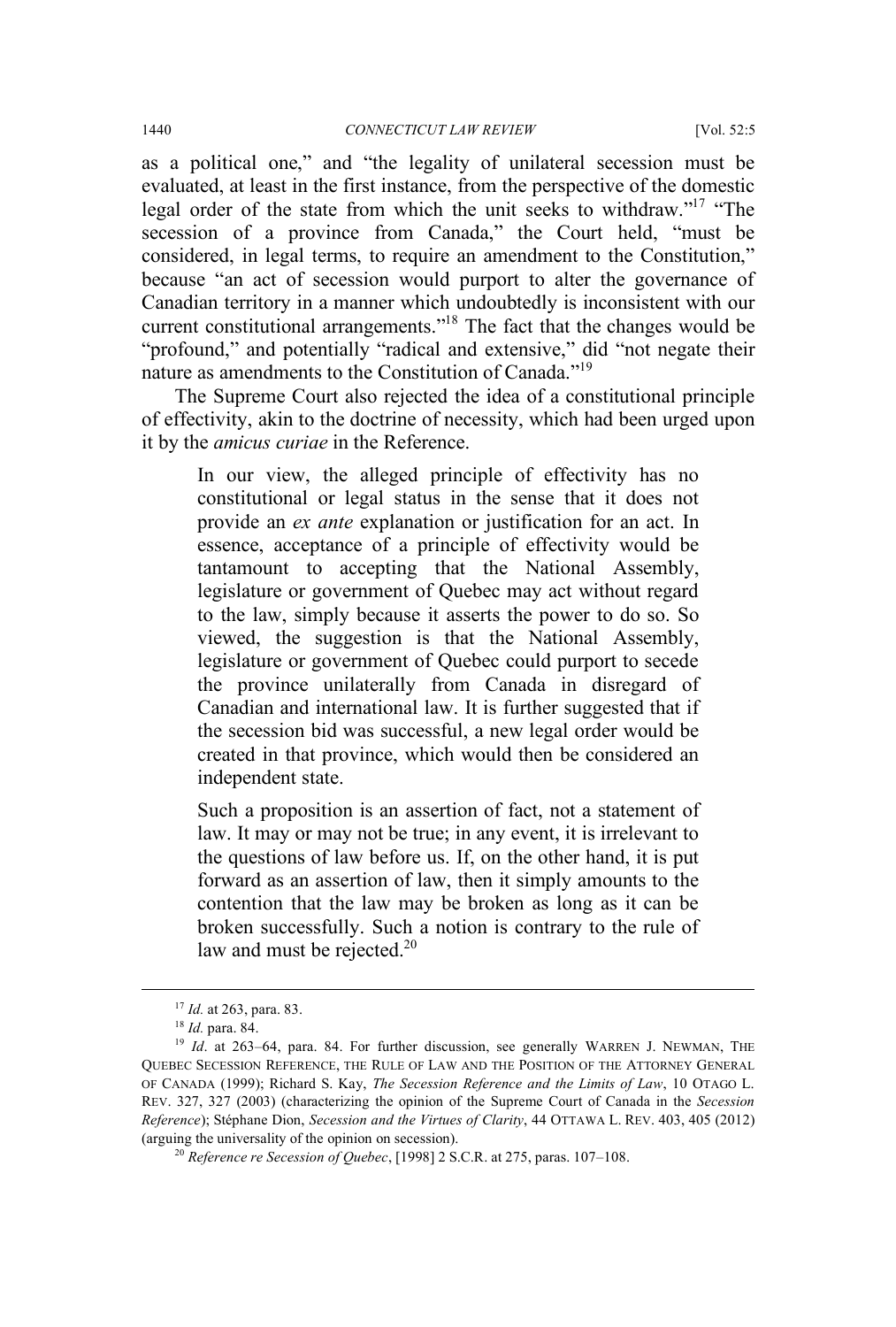The idea that Canada's procedures for constitutional amendment might contemplate the possibility of, and contain the means for, effecting the secession of a province from the Canadian federal state lawfully, through legal and properly enacted alterations to the Constitution of Canada itself, served as a way of channeling the political forces that were militating in favor of such radical changes through a constitutional framework and parameters. While ruling that a unilateral declaration of independence would be unlawful, the Supreme Court of Canada's opinion in the *Secession Reference* carefully balanced considerations of legality and legitimacy, legal and political constitutionalism, democracy and the rule of law, and federalism and the protection of minorities<sup>21</sup> in a way that made the lawful processes of the Constitution attractive to Canadian federalists and Quebec sovereigntists alike, insofar as both would have a stake in the proper workings of the Constitution and in principled discussions aimed at accomplishing constitutionally achievable ends. This may be contrasted in some measure with the American experience of the Civil War, the Confederacy of secessionist states, and the judgment of the Supreme Court of the United States in *Texas v. White*, in which the Court held that "[t]he Constitution, in all its provisions, looks to an indestructible Union, composed of indestructible States."22

#### III. RICHARD KAY'S *CONSTITUTIONAL CHRONONOMY*

In his thoughtful paper, *Constitutional Chrononomy*, Professor Richard Kay wove together certain strands of his earlier writings on constitutionalism but with a particular focus on the temporal ambitions of constitution-making and the temporal limitations on constitutional life-spans.<sup>23</sup> There is a low-key, patient, but clear and compelling (and in places, relentless and implacable) logic to most and perhaps all of Professor Kay's essays, and *Constitutional Chrononomy* fits well within this pattern. The themes herein enunciated may be summarized and paraphrased in part as follows: the singular purpose of constitution-making is to control the future behavior of the state, by articulating, in advance, rules of state conduct which will minimize the extent to which the state interferes in the lives of its citizens.<sup>24</sup> The constitution establishes (*i.e.*, constitutes) institutions and sets out the procedures that must be followed to effect genuine and authentic (or authoritative) acts of government.<sup>25</sup> The constitution also prohibits certain activities by government, and

 <sup>21</sup> *See id.* paras. 76–77 (discussing these balanced considerations).

<sup>22</sup> Texas v. White, 74 U.S. 700, 725 (1868).

<sup>23</sup> *See generally* Richard S. Kay, *Constitutional Chrononomy*, 13 RATIO JURIS. 31 (2000). 24 *Id.* at 31.

<sup>25</sup> *Id.*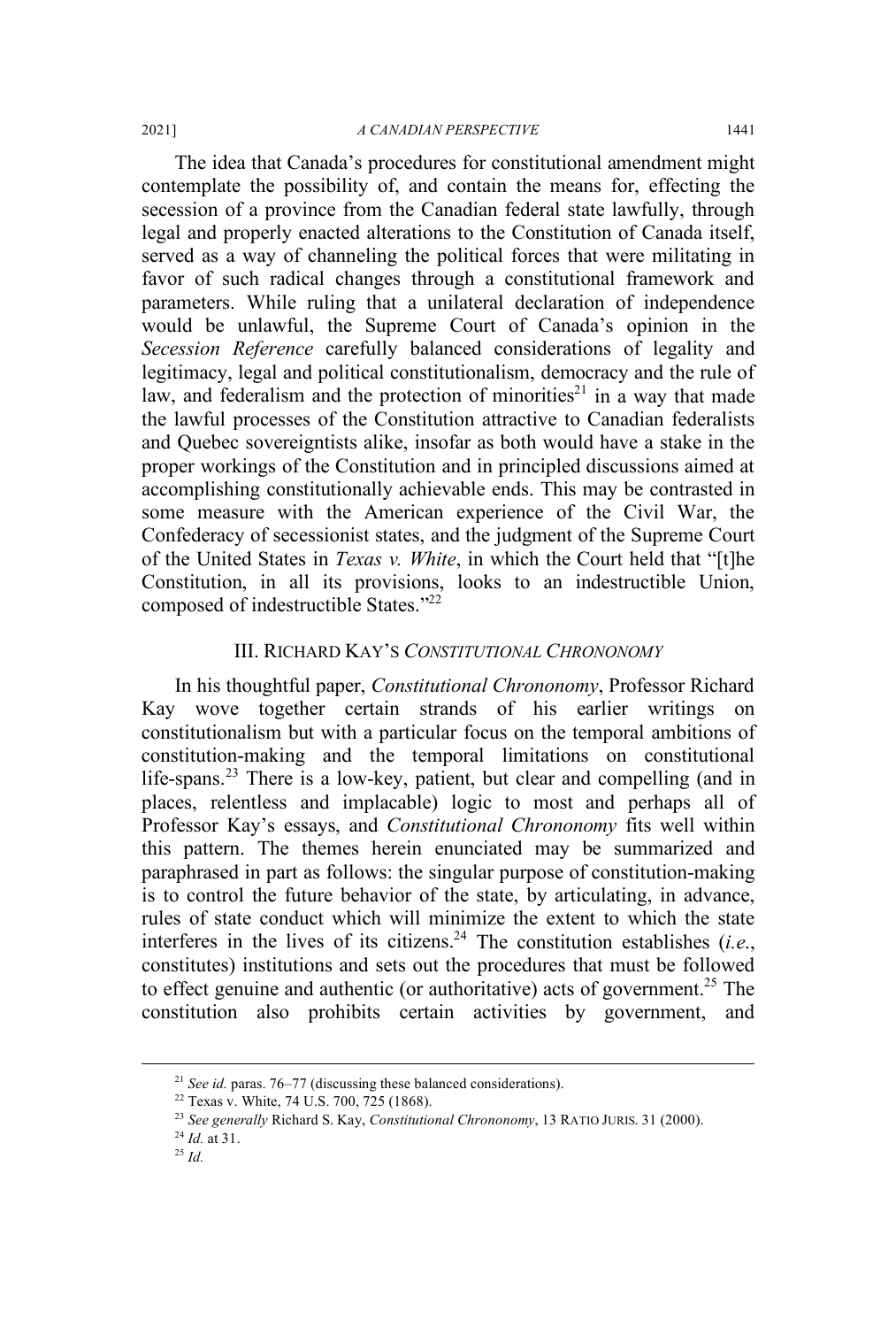occasionally, sets forth affirmative duties on government.<sup>26</sup> These aim, through scriptural injunctions ("thou shalt" and "thou shalt not"), to confirm power within acceptable limits by requiring decisions to be taken with the concurrence of diverse interests.<sup> $27$ </sup> The sanction for not respecting the constitutional processes specified, or acting in conflict with the constitutional protections afforded or the stipulations prescribed, is that non-compliant government acts are generally treated as ineffective (or in the terms of section 52 of Canada's *Constitution Act, 1982*, "of no force or effect"). $28$  Like that of all rules, the enactment of constitutional rules "supposes that future actors will understand them and heed them. Their success thus depends on an attitude that, by definition, respects the act of constitution-making, a particular historical event."29

There is, Professor Kay observed, "a chrononomic aspect to every constitution" that "marks out not merely a social, geographic and political space but also a limited interval in time."<sup>30</sup> The "linkage between" constitutionalism and the passage of time" is threefold: (i) "constitution-making requires an acute awareness of the inevitably unpredictable course of future events"; (ii) "constitutional interpretation and application demands attention to that historical act of constitution-making"; and (iii) "*the act of resisting and finally terminating the authority* of a given constitution will involve a comparison between past beliefs, plans and aspirations embodied in the relevant constitution and those of the new society which it purports to govern."<sup>31</sup> The balance of his paper is devoted to these three features: "Looking Forward," "Looking Back," and "Temporal Dysfunction."32

In terms of looking ahead, Professor Kay's leitmotif, so elegantly developed in his earlier essay, *American Constitutionalism*, <sup>33</sup> is that "[t]he central social function of constitutions is the prevention of a proven danger—overreaching by the state."<sup>34</sup> Legal rules of institutional design, procedure, and substance are the machinery by which the exercise of the state's powers are confined within predetermined and set limits, in keeping with the liberal view that "human thriving is most likely to be obtained in a life that is largely self-defined,"35 and that at least a minimum core of *a priori* rules that bind the state, either procedurally or in substance, allow

 <sup>26</sup> *Id.* at 32.

<sup>&</sup>lt;sup>27</sup> *Id.* (internal quotation marks omitted).

<sup>28</sup> *Constitution Act, 1982*, *reprinted in* R.S.C. 1985, app. II, no. 44, § 52(1) (Can.).

<sup>29</sup> Kay, *supra* note 23, at 32. 30 *Id.*

<sup>31</sup> *Id.* (emphasis added).

<sup>32</sup> *Id.* at 33, 37, 41.

<sup>33</sup> Kay, *supra* note 1.

<sup>34</sup> Kay, *supra* note 23, at 33.

<sup>35</sup> *Id.*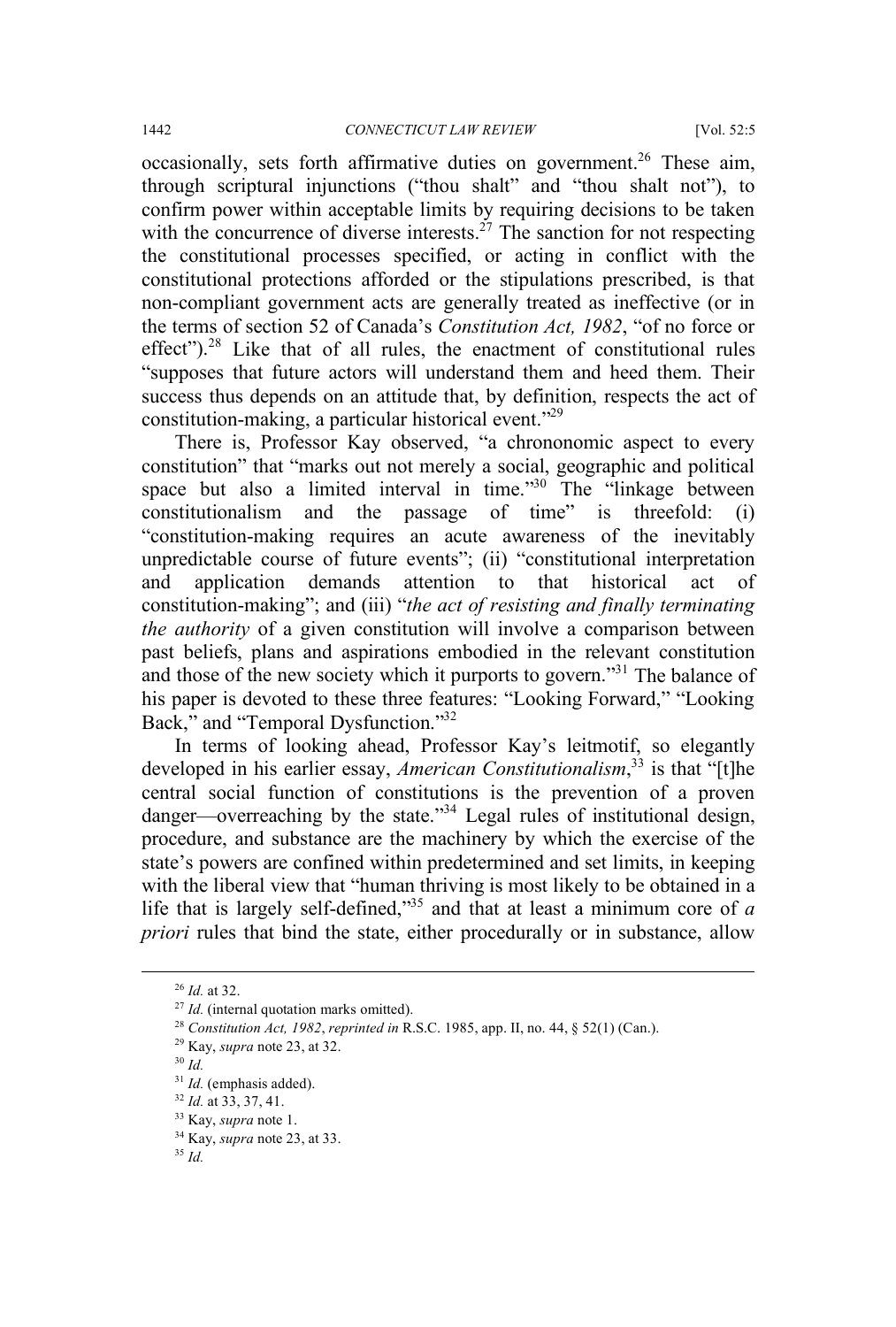for individual planning and personal autonomy in a private sphere or space that is reasonably secure from unwarranted, unannounced, and capricious intrusions by the state. On this basis, "constitutional rules must be relatively long lived" if constitutional protections are to be effective in making "individual planning possible."<sup>36</sup> Without the specification of "a more or less permanent set of rules of state conduct," the "central feature of constitutionalism"—the ability "to predict what the state will and will not do in relation to the projected conduct of individuals"—will be "subverted if the constitution undergoes repeated changes": "there is an intrinsic incompatibility between constitutions and continuous constitutional revision."37

Professor Kay recognized, of course, that most constitution-makers, while motivated with the intention that the supreme rules they are drafting will likely operate well into an indefinite future, will also understand that a constitution, as a human and therefore perfectible instrument, cannot be entirely immutable, and thus will also make some provision for constitutional amendment.<sup>38</sup> That amendment procedure will, however, (if properly designed) "take into account the need for long-term stability" and thus "make the successful adoption of amendments difficult."39

Constitutional drafters therefore "work on the assumption that the rules they establish will remain in place relatively unchanged for a long period of time," that "frequent amendment cannot be expected" (nor would it be a good thing); and that "the world in which those rules will be applied will not stand still."40 This desire for longevity in a changing world commends a prudential approach that narrows the range of matters subject to constitutional control, and avoids strictly defining or hedging in governmental powers "with limits so specific" as to disable effective government.41 Moreover, "[t]he promulgation of a constitution, being an event both important and infrequent, is generally thought to require an extraordinarily broad political consensus in order to invest it with that legitimacy which will allow it to function effectively over the long term."<sup>42</sup> This long-term desideratum and the need for consensus will "move the constitution-makers to limit themselves" to imposing only those limitations and protections that are "believed essential for future safety."<sup>43</sup>

In terms of looking back, if constitution-makers must "speculate about the future" in which their provisions will be applied, then it follows, in

 36 *Id.* <sup>37</sup> *Id.* 

<sup>38</sup> *Id.*

<sup>39</sup> *Id.*

<sup>40</sup> *Id.* at 34.

<sup>41</sup> *Id.* at 35.

<sup>42</sup> *Id.* <sup>43</sup> *Id.* at 35–36.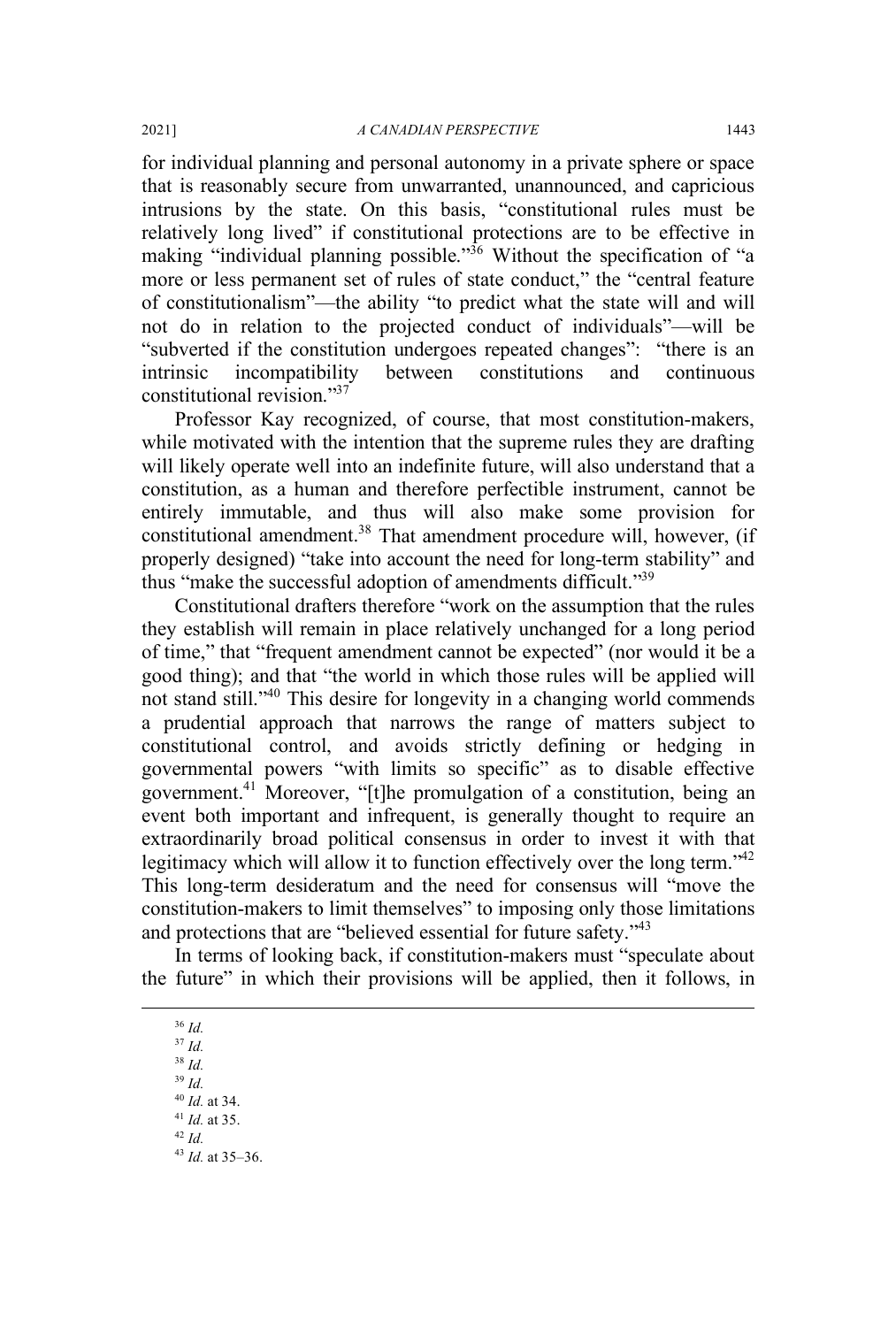Professor Kay's view, that those who are subsequently subject to the constitution must look back to glean the framers' intentions "in order to understand the content of constitutional limitations."44 In this part of his paper, Professor Kay covered well-trodden ground, eschewing the living-tree approach (predominant in Canada)<sup>45</sup> to constitutional interpretation as "in tension with a central aspect of the enterprise of constitutionalism." <sup>46</sup> Constitutions are designed to restrict state action by setting out "structures, procedures and substantive rules" with a view toward applying them into the future: "[t]his exercise is nothing if not a judgment that the constituent decisions" embodied in the supreme law of the constitution "are to be preferred to the subsequent official decisions" (particularly, one might add, when the latter are in conflict with the former). $47$  A constitution that is always being adapted through judicial interpretation to deal with current problems and needs is, in Professor Kay's stark assessment, "no constitution at all."<sup>48</sup>

Professor Kay was only slightly more sanguine about the textualist approach to constitutional interpretation, insofar as it "defines somewhat stricter limits for interpretation than the more general 'living constitution' model. The words of the constitution themselves restrict the number of possible interpretations by limiting them to those consistent with the standard definitions of the words of the textual provision invoked."<sup>49</sup> However, the textualist approach, being "another attempt to extirpate historical references from the process of constitutional application," carries its own share of issues, including "problems that are especially troublesome for the idea of a constitution as an *a priori* and relatively stable set of rules for public action."<sup>50</sup> To the extent that textualism permits the possibility of more than one meaning of the constitutional text, it renders the constitution's meaning "intrinsically uncertain," which limits its capacity to draw with assurance the limits of state intrusion and "the boundaries of undisturbed private conduct."51 As well, in Professor Kay's view, "the refusal to inquire into the specific meaning attached to a constitutional rule by its enactors undercuts the claim of the constitution to be regarded as authoritative."<sup>52</sup> The normative force of constitutions is at

 <sup>44</sup> *Id.* at 37.

<sup>45</sup> Warren J. Newman, *Of Castles and Living Trees: The Metaphorical and Structural Constitution*, 9 J. PARLIAMENTARY & POL. L. 471, 471–97 (2015) (exploring some competing structural and animating metaphors of constitutionalism). 46 Kay, *supra* note 23, at 38.

<sup>47</sup> *Id.*

<sup>48</sup> *Id.*

<sup>49</sup> *Id.*

<sup>50</sup> *Id.*

<sup>51</sup> *Id.* at 38–39.

<sup>52</sup> *Id.* at 39.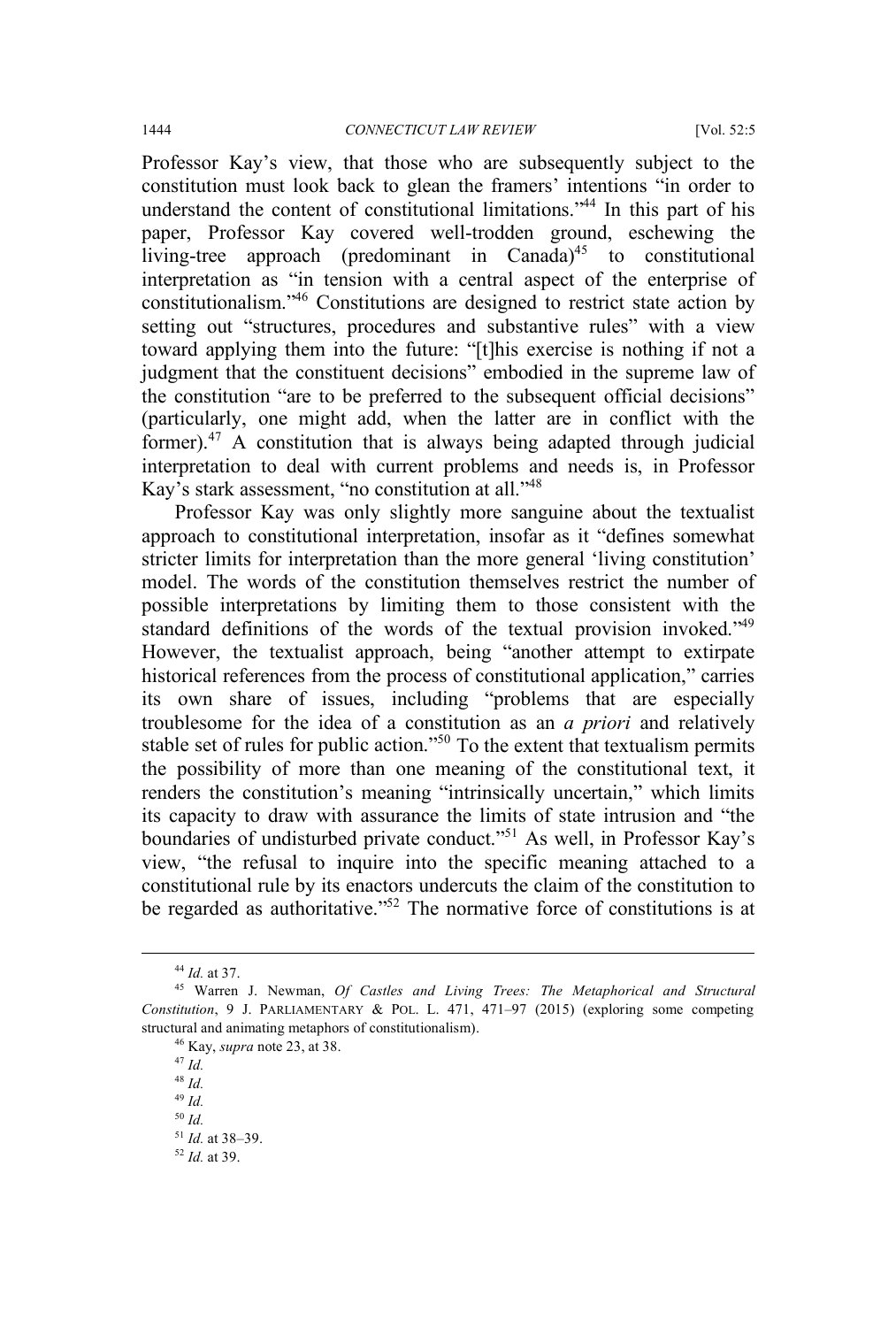least in part made possible by "appeals to the solemn decision of 'the people' in creating them," such that the constitution's legitimacy cannot be "divorced from its historical origins," and the idea that "it is the product of some shared purpose amongst a group of people" who for that constitutional moment and into the future were believed to be "the right people to make fundamental decisions for a polity."<sup>53</sup>

So far, this analytical discourse is unsurprising and largely uncontroversial, for those who have read Professor Kay's *American Constitutionalism* and similar writings, and the propositions are put with his usual elegant flair. However, it is the final part of the paper, dealing with "Temporal Dysfunction," which gives this Canadian constitutional lawyer some pause; not so much in the diagnostic, but in the remedy.

Professor Kay contended that if, as discussed, "the great ambition of constitution-makers is to bind the future to the values of the present," then "the great problem for this enterprise is the inability to predict with confidence how the future will look and how human beings whose actions are to be controlled will respond in that unpredictable time to come."54 Techniques, both in the drafting and in the interpretation of constitutions, have been noted to mediate the issue and mitigate its effects. Yet "sooner or later every constitution will begin to chafe," and it is "inevitable that urgent needs or intolerable evils will appear that were simply unforeseeable at the time of constitution-making."<sup>55</sup> The "ordering of social values that informed the initial constitutional decisions may shift significantly," and there "will then develop a misalignment between the constitution and the social and political realities" now obtaining.<sup>56</sup>

Of course, constitutional misalignment may be corrected, to some degree, through constitutional amendment and judicial interpretation. But in many cases, the natural tendency will be to "do nothing" and to tolerate, to the extent possible, the increasing anomalies caused by the "lack of fit" between the "now obsolete constitutional text" and "important social factors" rather than "undertak[ing] the difficult and traumatic process of full-blown constitutional replacement."<sup>57</sup>

Professor Kay continued by noting that "[a]lthough every constitution exhibits an increasingly poor fit with contemporary facts and values, such constitutions will be tolerated until some issue arises the importance of which justifies an explicit re-examination."<sup>58</sup> He gave the example of Canada's Constitution as exhibiting a significant and persistent

- <sup>55</sup> *Id.* <sup>56</sup> *Id.*
- <sup>57</sup> *Id.* at 42.
- <sup>58</sup> *Id.*

 <sup>53</sup> *Id.*

<sup>54</sup> *Id.* at 41.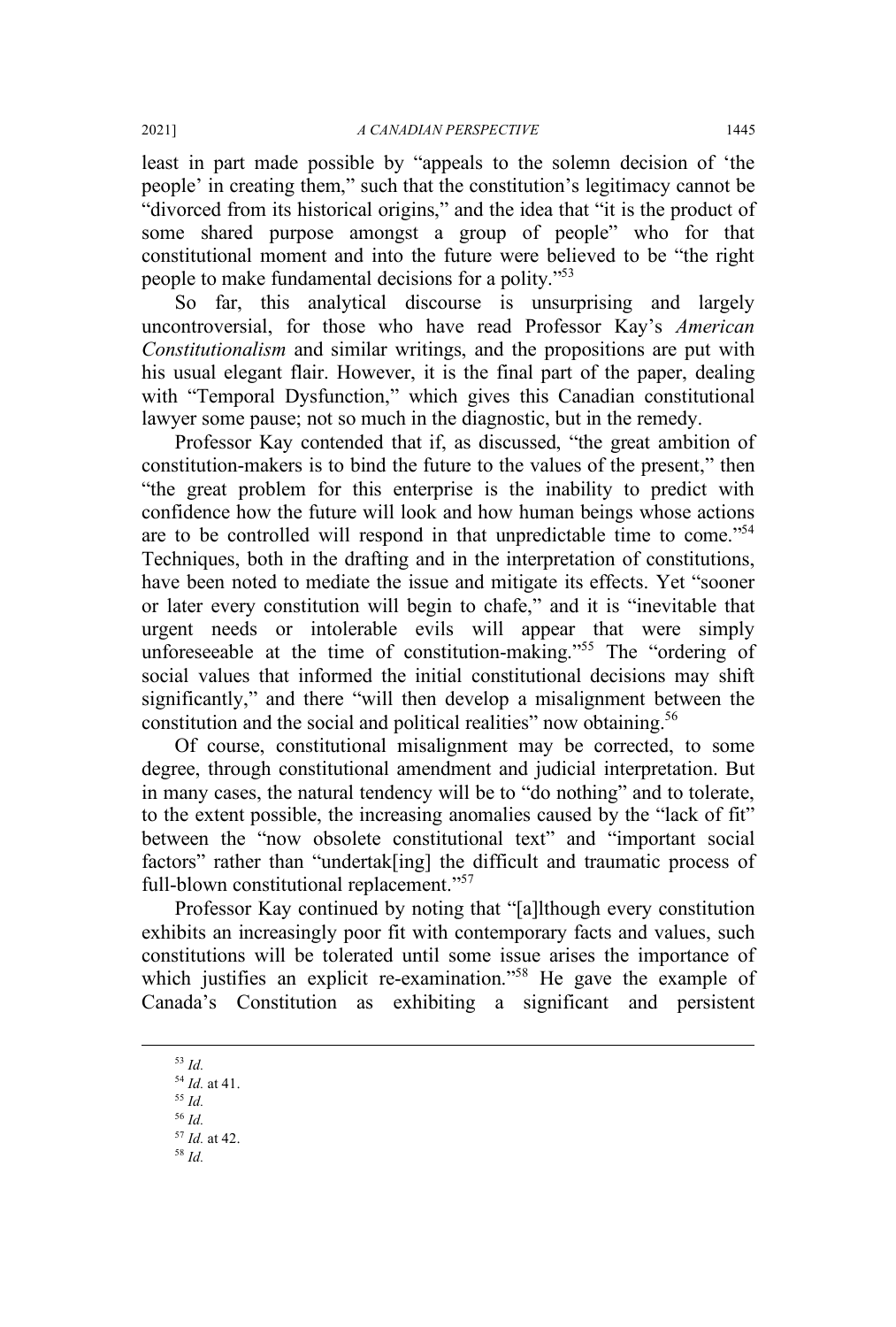misalignment in that, while Canada had become a sovereign state, its formal constitutional amendment process continued to lie with the United Kingdom Parliament.<sup>59</sup> This occasioned only "minor inconvenience" until 1982, when the then-federal government sought to "exploit the formal but outdated rules to effect a substantial and concrete change."60 For Canada, "a change in the constitutional amendment rules emerged only after the federal government, contrary to long-standing practice, attempted to secure a new amendment procedure and an entrenched Bill of Rights, by requesting an act of the United Kingdom Parliament without obtaining agreement from provincial governments."<sup>61</sup> However, I would add that ultimately, constitutional change was effected legally, and in accordance with the constitutional conventions that had developed through past practices. There was a strain on the constitutional system, particularly with respect to Quebec, but there was no revolutionary break with the old order.<sup>62</sup> As the Supreme Court of Canada observed: "*The Constitution Act, 1982* is now in force. Its legality is neither challenged nor assailable."63

Professor Kay made a good point when he observed that although "every modern constitution provides machinery for its own amendment," a constitution "must provide some minimal amount of stability and predictability," and thus, in this respect, "the amendment procedures must be designed to frustrate frequent change."<sup>64</sup> He then asked rhetorically: "What happens when an unchanged—and practically unchangeable constitution becomes politically unacceptable?"65

Judicial refitting of the constitution to current need through a process of progressive interpretation—the "living tree" approach—if it takes the constitution beyond the "categories created by the original enactors," must, in Professor Kay's view, "amount to an irregular amendment of the constitution by its interpreters."<sup>66</sup> While judicial construction of this kind "may successfully realign the constitution," it will also be "subversive of constitutionalism" by increasing legal uncertainty as to what the constitutional rules are, thereby undermining the security one seeks in

<sup>65</sup> *Id.*

 <sup>59</sup> *Id.*

<sup>60</sup> *Id.*

<sup>61</sup> *Id.* at 42–43.

<sup>&</sup>lt;sup>62</sup> It is true that the Committee on the Constitution of the Canadian Bar Association, in its report, *Towards a New Canada*, published in 1978, did recommend the "dramatic gesture" of a unilateral declaration of independence in proclaiming a new Canadian constitution; it is a testament to the sagacity and prudence of the Canadian political leaders of the day that they emphatically chose the path of legality, through a final enactment of the United Kingdom Parliament, instead. COMM. ON THE CONSTITUTION, CANADIAN BAR ASS'N, TOWARDS A NEW CANADA 6 (1978).

<sup>63</sup> Re: Objection by Quebec to a Resolution to Amend the Constitution, [1982] 2 S.C.R. 793, 806 (Can.). 64 Kay, *supra* note 23, at 43.

<sup>66</sup> *Id.* at 44.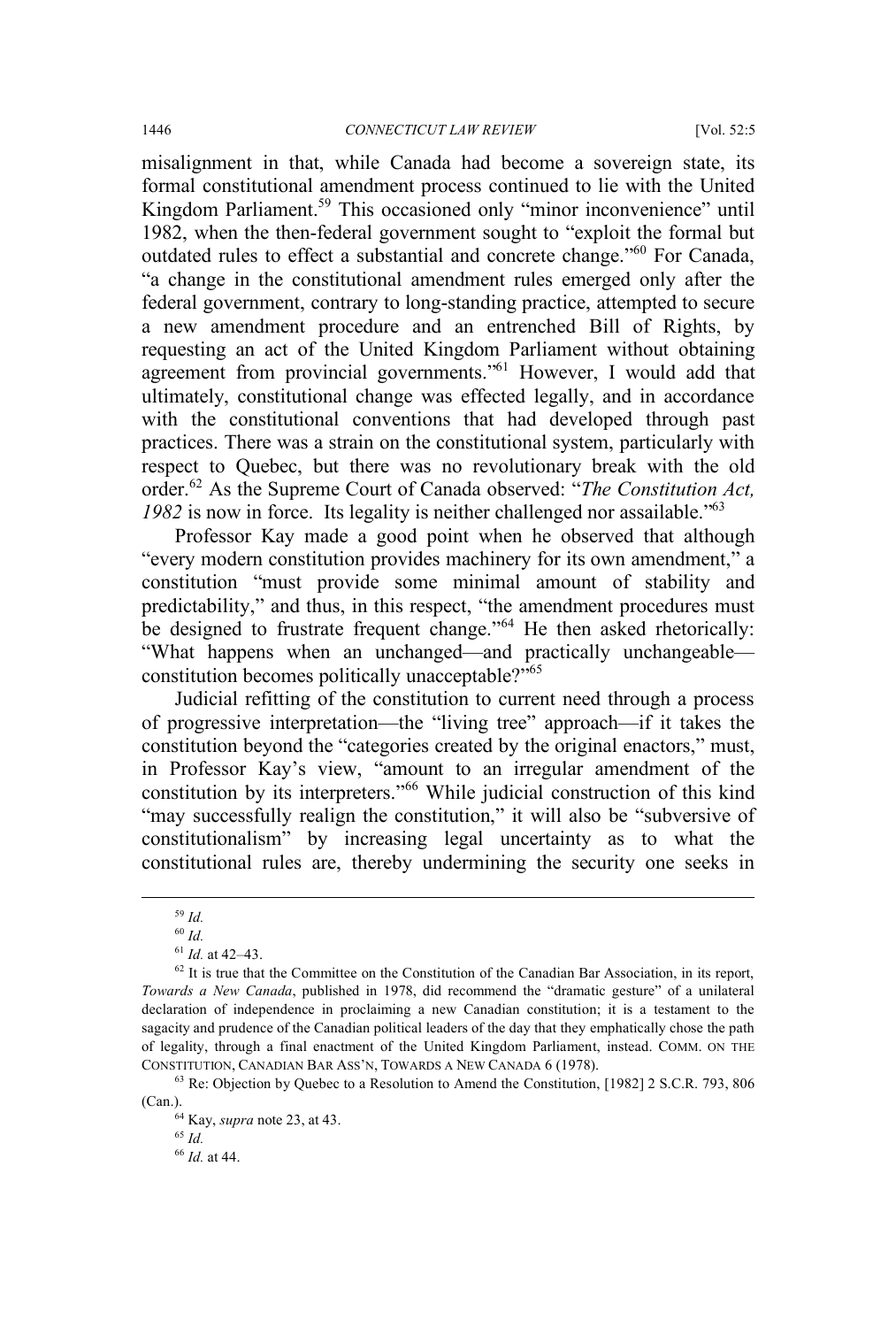establishing a constitution.<sup>67</sup> Kay gave the example of the American Constitution as one that has been substantially changed through the course of litigation and judicial interpretation, which has "significantly reduced . . . the settling and securing functions of the constitution."68

#### IV. CONSTITUTIONAL AND REVOLUTIONARY CHANGE

However, having regard to the limitations inherent in both the formal constitutional amendment and judicial interpretation processes, Professor Kay posited that "[a]t some point the constitution becomes incorrigibly unsuitable for the polity it is meant to govern. *At this point the only avenue open for dealing with the problem is an explicit departure from law the old constitution has established*."69 This, to a Canadian jurist, is like saying that sooner or later an asteroid will hit the earth and destroy all forms of higher life.

Professor Kay hastened to add that "[t]his kind of constitutional change need not be violent or even particularly disruptive. What it requires is that there be a palpable departure from the authority of the existing constitution."70 A well-known illustration was the departure from the Articles of Confederation and the enactment of the Constitution of the United States between 1787 and 1789, which was accomplished "through peaceful, although unauthorized, procedures."71

Indeed, he went on to contend that there are "advantages to changing constitutions through overtly illegal means."72 The new constitutional and legal order would, Kay suggested, "be able to draw legitimacy from the events of the change." $\frac{75}{3}$  That, of course, is true only if the founders of the new order are generally perceived, I would note, as acting legitimately in overthrowing the existing legal regime, and are not considered to be revolutionary usurpers, acting without legal authority to impose their will by force.

Professor Kay argued as well that "[t]he quality of the constitutional rules created may also be compromised by failing to acknowledge the break in legal continuity."74 It will be harder to meet "special needs" of constitutional lawmaking "if the process is disguised as mere subconstitutional change."<sup>75</sup> A "transparently illegal action allows

 67 *Id.* <sup>68</sup> *Id.* at 45. <sup>69</sup> *Id.* (emphasis added). <sup>70</sup> *Id.* <sup>71</sup> *Id.* at 45–46. <sup>72</sup> *Id.* at 46. <sup>73</sup> *Id.* <sup>74</sup> *Id.* <sup>75</sup> *Id.*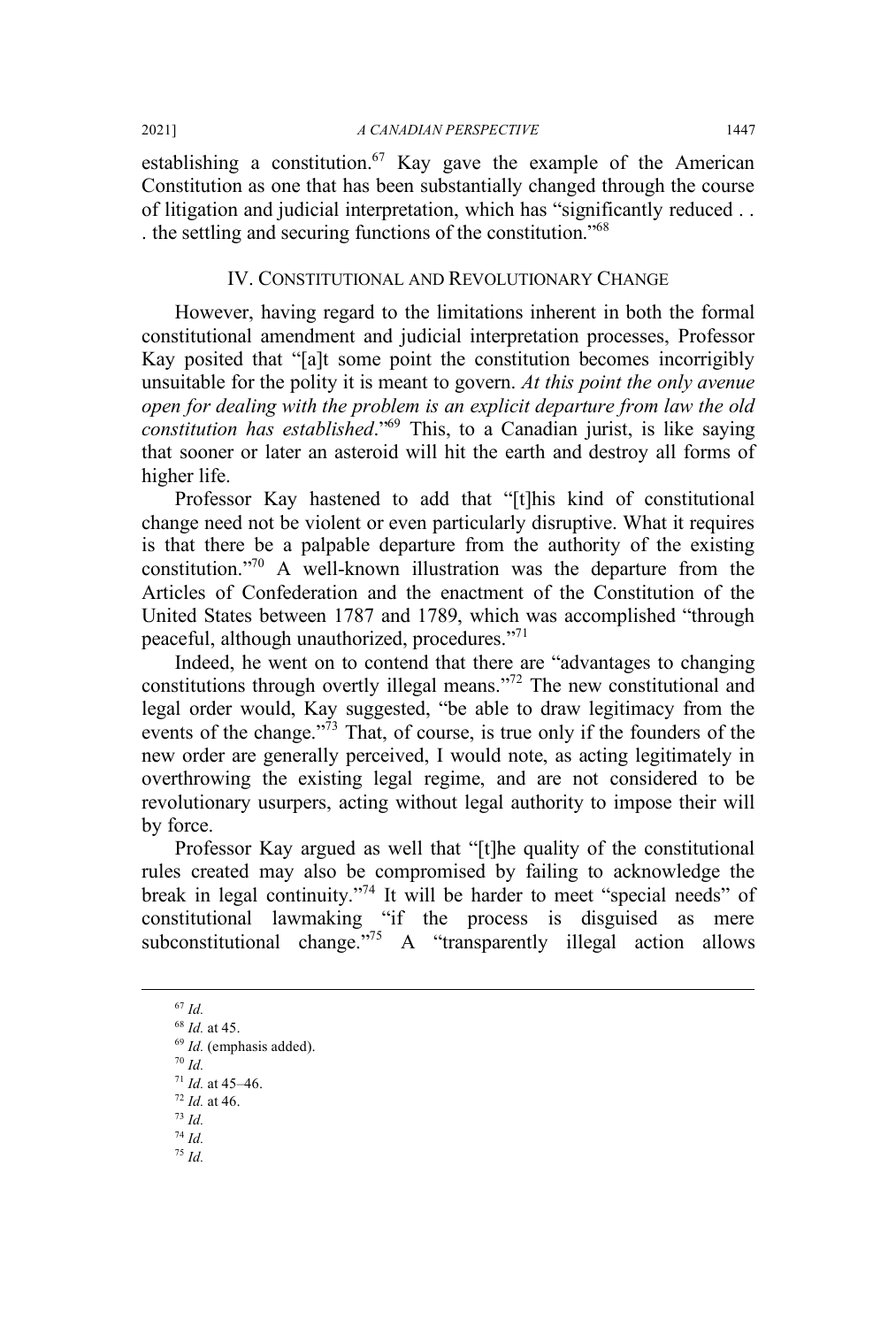subsequent interpreters of the new constitutional rules to place them in the true context of their creation."76 Attempting to reconcile those rules with the pre-existing constitutional authority may obscure their meaning and thereby undermine "the constitutionalist desiderata of stability and clarity."<sup>77</sup> Yet to this, I must add, as a plaintive aside, what about the constitutionalist desiderata of maintaining the rule of law?

Professor Kay did allow that where "substantial elements in a society [] remain committed to the prior constitutional regime . . . only a contest of force can effect the necessary constitutional change."78 Professor Kay further acknowledged that "[w]hen the resistance comes from the official holders of power, the result is a revolution. A successful revolution is the clearest possible indication that time has made the existing constitution unsuitable "79

Kay then made another key observation: "It is remarkable, however, how often genuine revolutionaries seek to connect their actions in one way or the other to the artifacts of the legal system they are displacing," $\frac{80}{10}$ pointing to the Glorious Revolution of  $1688-89$  in England<sup>81</sup> and to the declarations of the President of the unilaterally seceding states in the Confederacy.<sup>82</sup>

The same point could have been made with regard to the Draft Bill on the Sovereignty of Quebec which was introduced in the National Assembly in December 1994, and which contained within it the terms of a unilateral declaration of independence. $83$  As I wrote some years ago:

What it portended was nothing less than a revolution, an overthrow of the established legal order of Canada. But it was a revolution that dared not speak its name. The "Declaration of Sovereignty" was to be clothed in statutory form, and on its face the Act would promise continuity, not chaos. However, by an artful sleight of hand, the legislature of the province of Quebec, which exercises its powers under the Constitution of Canada, would be replaced by the

<sup>78</sup> *Id.* <sup>79</sup> *Id.*

<sup>83</sup> Draft Bill, An Act respecting the Sovereignty of Québec, Quebec Nat'l Assemb., 1st Sess., 35th Leg. (1994).

 <sup>76</sup> *Id.*

<sup>77</sup> *Id.*

<sup>80</sup> *Id.*

<sup>81</sup> Professor Kay subsequently wrote his eloquent masterwork on this question. *See* RICHARD S. KAY, THE GLORIOUS REVOLUTION AND THE CONTINUITY OF LAW 2 (2014) ("[T]he need to accommodate the law was not a mere irritant. It was a powerful constraint on what the revolutionaries did and, certainly, on what they said. The pull of legality and the shame of illegality were continuous, insistent, and intense."). 82 Kay, *supra* note 23, at 47.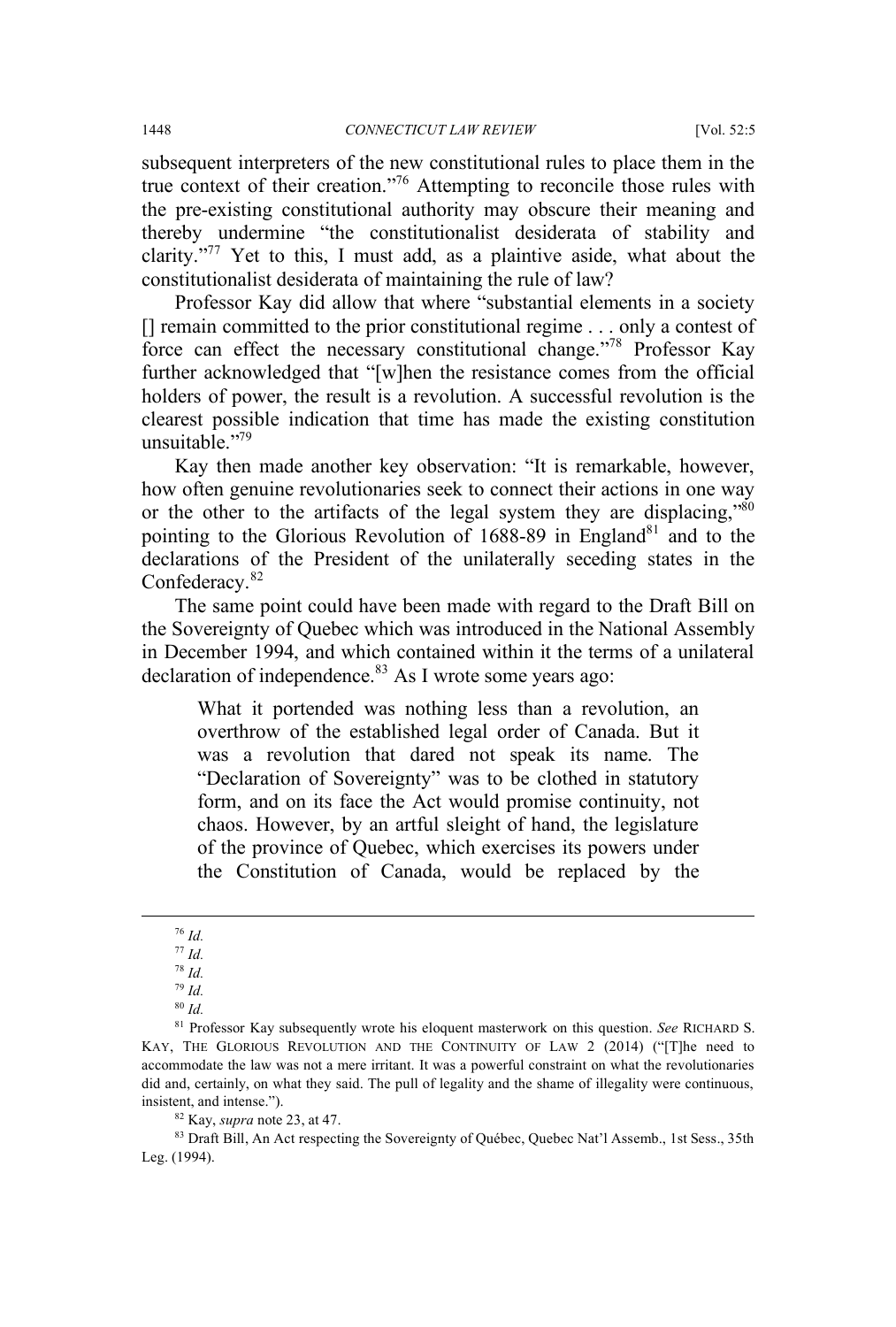National Assembly of the independent state of Quebec, exercising powers under the new régime purportedly established by the sovereignty legislation itself.<sup>84</sup>

As Professor Kay finally conceded, "The same craving for stability that animates constitutionalism may make the appearance of some form of legal continuity essential to generate the political acceptability even of revolutionary change."<sup>85</sup>

#### V. CONSTITUTIONAL CHRONOMETRY AND THE FUTURE REACH OF COMPARATIVE CONSTITUTIONAL LAW

All in all, the thesis mooted in *Constitutional Chrononomy* strikes me (and with the greatest of respect for its author) as somewhat of an exercise in armchair philosophy. Revolutionary breaks with existing constitutional and legal orders are not the inevitable outcomes of anachronistic constitutions, however much revolutionaries may attempt to justify their actions *ex post facto* in that light. If revolutions do occur and liberal constitutions are overthrown, it will not be because the constitutions themselves are out of date, but because the commitment to constitutionalism itself has been abandoned.

Indeed, as the tenets of modern constitutionalism continue to develop, it appears to this Canadian participant that a convergence on basic constitutional norms and constitutions is occurring. The importance to all modern states of the rule of law, the separation of powers, judicial independence, democratic and representative political institutions, free and fair elections, the protection of minorities, and fundamental rights cannot be gainsaid. Legal continuity is a corollary, and stability a desirable effect, of the maintenance of the rule of law. American comparativists, such as Richard Kay, Mark Tushnet, Vicki Jackson, Mark Graber, Bruce Ackerman, and the late Norman Dorsen, have worked hard to ensure that the great ideas and enterprise of constitutionalism are perpetuated, not upended and replaced. The opening words of Professor Kay's chapter on "*American Constitutionalism*" carry this normative message forward in clear, matter-of-fact, and eloquent terms:

As the twentieth century comes to a close, the triumph of constitutionalism appears almost complete. Just about every state in the world has a written constitution. The great majority of these declare the constitution to be law controlling the organs of the state. And, in at least many

 <sup>84</sup> W.J. NEWMAN, THE QUEBEC SECESSION REFERENCE: THE RULE OF LAW AND THE POSITION OF THE ATTORNEY GENERAL OF CANADA 7 (1999).

<sup>85</sup> Kay, *supra* note 23, at 46.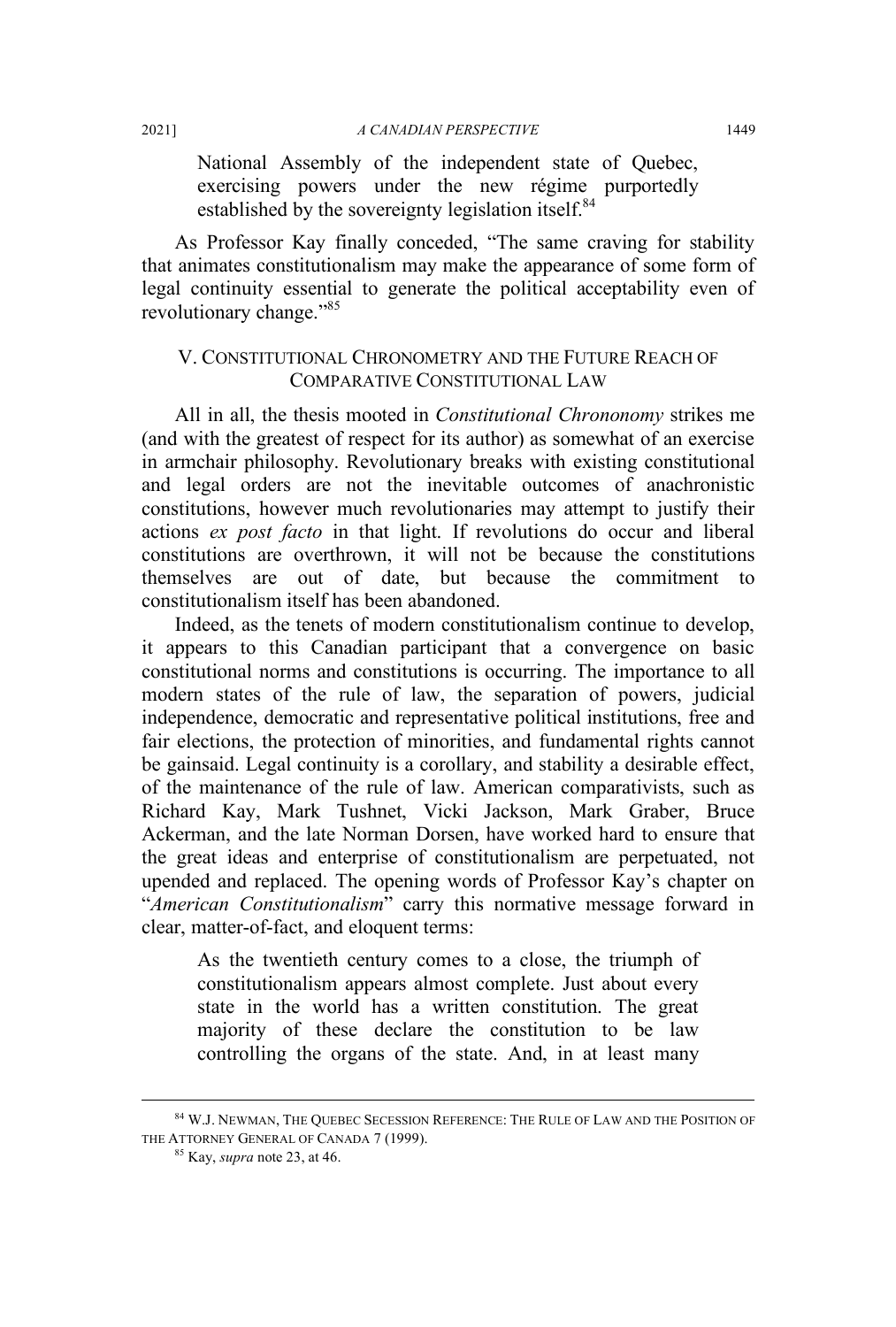states, that constitution is, in fact, successfully invoked by courts holding acts of the state invalid because inconsistent with the constitution. This development is generally thought to be a tribute to an especially American idea. Although there is considerable variation in the substantive contents and structural machinery of constitutionalism in various countries, the central idea, forged in the American founding, of public power controlled by the enforcement of a superior law is present everywhere constitutional government is proclaimed.<sup>86</sup>

The events of the first two decades of the twenty-first century might suggest to some, both cynics and idealists alike, that the words above were reflective only of hubris, and that in Europe, the Middle East, Asia, and the Americas, the ideas, tenets, and values of constitutionalism are being threatened, rolled back, or are otherwise under siege.

That said, the normative potential and influence of the discipline of comparative constitutional law is greater than ever before. This is due, in the main, to the exponential availability and distribution of constitutional texts, doctrine, and jurisprudence, through the Internet and other modes of instantaneous electronic communication; the burgeoning initiatives of the academy such as the I-CONnect Blog;<sup>87</sup> the reports and opinions of academic or expert advisory bodies such as the Bingham Centre for the Rule of Law;<sup>88</sup> the Constitution Unit at University College London;<sup>89</sup> the European Commission on Democracy through  $Law<sup>90</sup>$  (the Venice

 <sup>86</sup> Kay, *supra* note 1, at 16 (citations omitted).

<sup>87</sup> *See* Tom Ginsburg, *Welcome Message from Tom Ginsberg*, I-CONNECT: INT'L J. CONST. L. BLOG, http://www.iconnectblog.com/welcome-message-from-tom-ginsburg/ (last visited Feb. 13, 2020) ("Our goals, succinctly, are several. We want a place for real-time updates on important new constitutional cases, amendments, constitution-making efforts and other new developments. We hope to also provide a forum for thoughtful analysis of major issues in the field of comparative constitutional

law.").88 *See Mission and Strategic Aims*, BINGHAM CTR. FOR RULE L., https://binghamcentre.biicl.org/mission-strategicaims (last visited Feb. 13, 2020) ("Our mission is simple: to advance the Rule of Law worldwide.").

<sup>89</sup> *See About Us*, CONSTITUTION UNIT UCL, https://www.ucl.ac.uk/constitution-unit/aboutconstitution-unit/about-us (last visited Feb. 13, 2020) ("The Constitution Unit conducts timely, rigorous, independent research into constitutional change and the reform of political institutions. Our research has significant real-world impact, informing policy-makers engaged in such changes - both in the United Kingdom and around the world.").

<sup>90</sup> *See For Democracy Through Law*, VENICE COMMISSION ON COUNCIL EUR., https://www.venice.coe.int/WebForms/pages/?p=01 Presentation&lang=EN (last visited Feb. 13, 2020) ("The role of the Venice Commission is to *provide legal advice* to its member states and, in particular, to help states wishing to bring their legal and institutional structures into line with European standards and international experience in the fields of democracy, human rights and the rule of law. It also helps to ensure *the dissemination and consolidation of a common constitutional heritage* . . . .").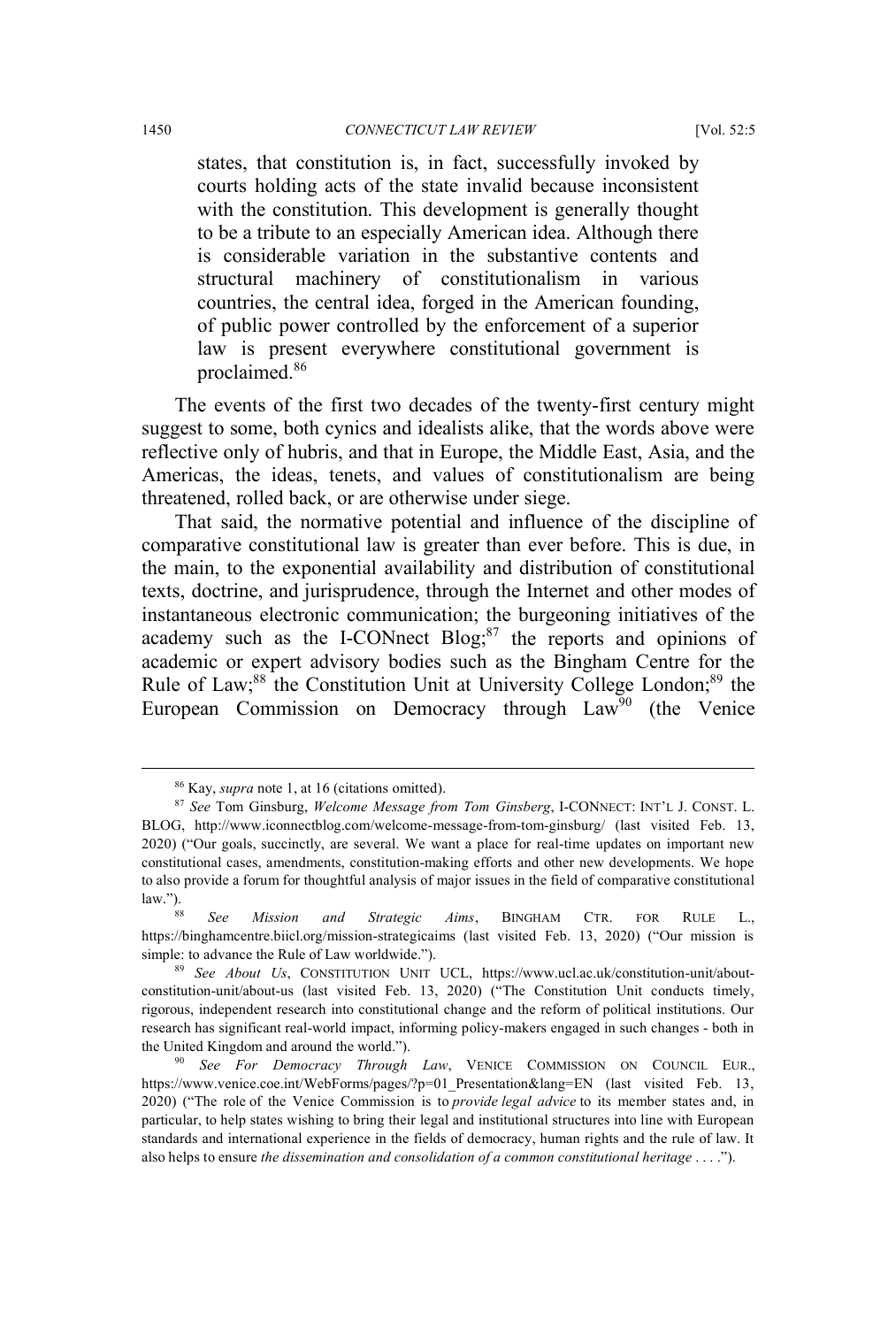Commission, celebrating its  $30<sup>th</sup>$  anniversary this year);<sup>91</sup> the World Conference on Constitutional Justice;<sup>92</sup> the Global Network on Electoral Justice;<sup>93</sup> comparative documents such as the Commonwealth Principles on the Three Branches of Government;<sup>94</sup> the Venice Commission's Rule of Law Checklist;<sup>95</sup> and more.<sup>96</sup>

We must continue to harness this theoretical and practical work, to participate in these academic and institutional fora, to nourish and sustain our belief and trust in constitutionalism as a means to establish *a priori*  limits on the exercise of state powers, to encourage public actors to stay within those limits, and thus to guarantee us all a margin of safety,

<sup>93</sup> *See* GLOB. NETWORK ON ELECTORAL JUSTICE, CONSTITUTIVE ACT 1, https://www.te.gob.mx/red\_mundial/media/pdf/d1986e1d9e6a084.pdf (last visited Feb. 13, 2020) ("The Global Network on Electoral Justice will pursue the following objectives: First. Facilitate the exchange of judicial-electoral information and the cooperation between members and associates of the Network. Second. Identify and exchange best practices for the advancement of Tribunals, Courts, and Judicial Electoral Bodies worldwide.").

<sup>95</sup> VENICE COMM'N, RULE OF LAW CHECKLIST 12 (2016), https://www.venice.coe.int/images/ SITE%20IMAGES/Publications/Rule\_of\_Law\_Check\_List.pdf ("The present checklist is intended to build on these developments and to provide a tool for assessing the Rule of Law in a given country from the view point of its constitutional and legal structures, the legislation in force and the existing case-law. The checklist aims at enabling an objective, thorough, transparent and equal assessment.").

<sup>96</sup> To this list one might add the Clough Centre for the Study of Constitutional Democracy at Boston College, the Centre for Constitutional Studies at the University of Alberta, the Public Law Centre of the University of Ottawa, and many more such bodies. *See* Vlad Perju, *From the Director*, BOS. C.: CLOUGH CTR. FOR STUDY CONSTITUTIONAL DEMOCRACY, https://www.bc.edu/content/bcweb/centers/clough/about.html (last visited Feb. 13, 2020) ("The Center strives to reinvigorate and reimagine the study of constitutional democracy in the twenty-first century. By taking a holistic, global, and interdisciplinary approach to constitutional democracy, we seek to foster original research and thoughtful reflection on the promise and challenges of constitutional government in the United States and around the world."); *About Us*, U. ALBERTA: CTR. FOR CONSTITUTIONAL STUD., https://ualawccsprod.srv.ualberta.ca/index.php/about-us (last visited Feb. 13, 2020) ("The Centre for Constitutional Studies is a hub for constitutional research and public education in Canada. It connects leading Canadian and international scholars, contributes to constitutional debate, and creates resources that educate the public about the Constitution."); *Public Law at uOttawa*, U. OTTAWA: UOTTAWA PUB. L. CTR., https://commonlaw.uottawa.ca/en/focus-areas/public-law (last visited Feb. 13, 2020) ("The uOttawa Public Law Centre is Canada's leading centre for public law research, debate and engagement . . . . The Centre supports and carries out innovative and interdisciplinary research, which it disseminates to diverse audiences in Canada and globally.").

 <sup>91</sup> *Id.*

<sup>92</sup> *See World Conference on Constitutional Justice — 117 Members!*, VENICE COMMISSION ON COUNCIL EUR., https://www.venice.coe.int/WebForms/pages/?p=02\_WCCJ (last visited Feb. 13, 2020) ("The World Conference on Constitutional Justice unites 117 Constitutional Courts and Councils and Supreme Courts in Africa, the Americas, Asia, Australia/Oceania and Europe. It promotes constitutional justice – understood as constitutional review including human rights case-law – as a key element for democracy, the protection of human rights and the rule of law . . . .").

<sup>94</sup> *See* COMMONWEALTH SECRETARIAT ET AL., COMMONWEALTH (LATIMER HOUSE) PRINCIPLES ON THE THREE BRANCHES OF GOVERNMENT 10 (2009), http://www.cpahq.org/cpahq/cpadocs/ Commonwealth%20Latimer%20Principles%20web%20version.pdf ("The objective of these Principles is to provide, in accordance with the laws and customs of each Commonwealth country, an effective framework for the implementation by governments, parliaments and judiciaries of the Commonwealth's fundamental values.").